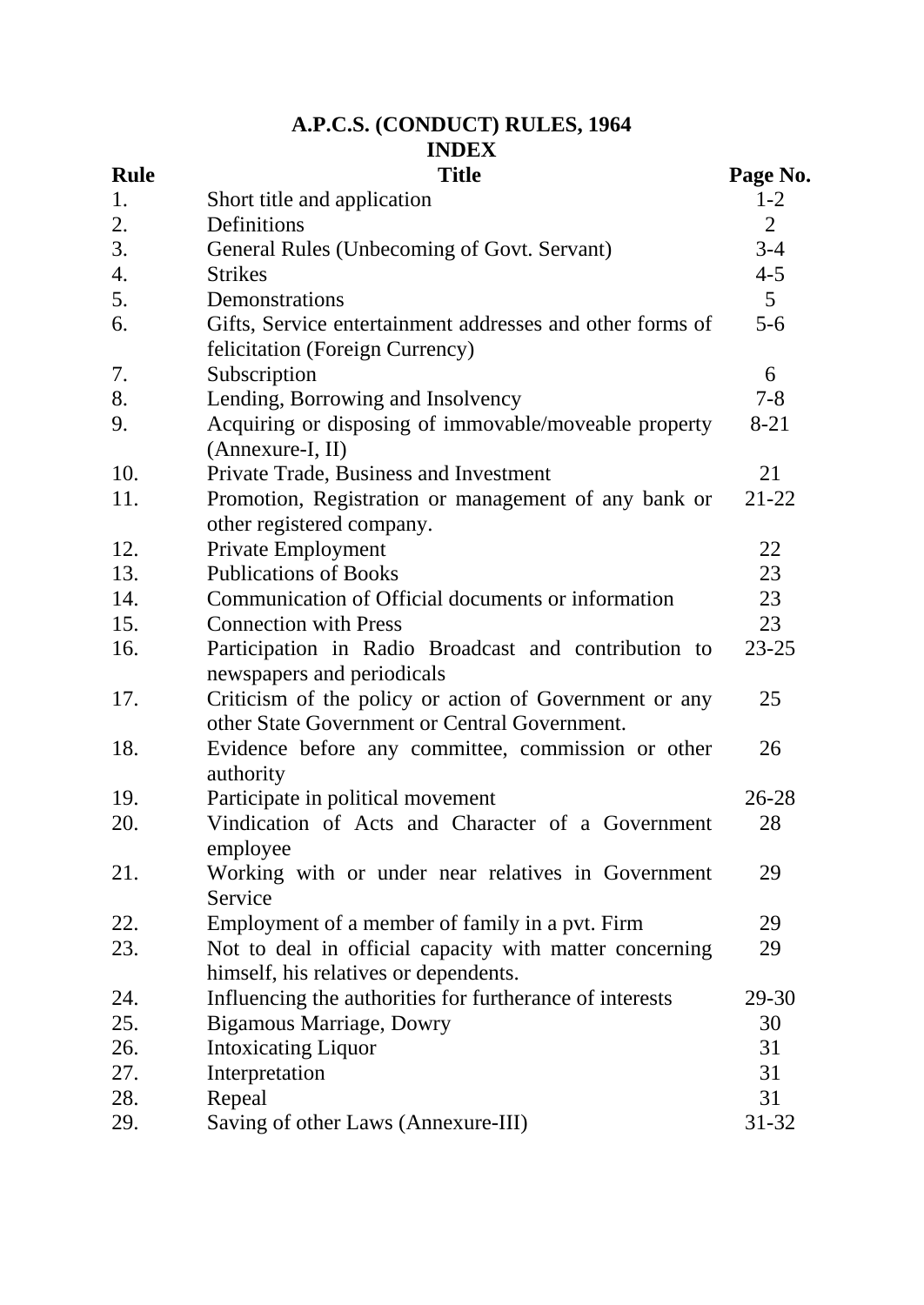## **ANDHRA PRADESH CIVIL SERVICES (CONDUCT) RULES, 1964.**

In exercise of the powers conferred by the proviso to article 309 of the constitution of India, the Governor of Andhra Pradesh hereby makes the following rules to regulate the conduct of Government Employees.

## **RULES**

| <b>Short title and</b><br>application | 1. (1) These rules may be called the Andhra Pradesh<br>Civil Services (Conduct) Rules, 1964.                                                                                                                                                                                                                                                                                              |  |  |  |
|---------------------------------------|-------------------------------------------------------------------------------------------------------------------------------------------------------------------------------------------------------------------------------------------------------------------------------------------------------------------------------------------------------------------------------------------|--|--|--|
|                                       | (2) They shall apply to every person who is member of<br>a civil service of the State or holds any civil post under<br>the state or in connection with the affairs of the state:                                                                                                                                                                                                          |  |  |  |
|                                       | Provided that nothing in the rules shall apply to:-                                                                                                                                                                                                                                                                                                                                       |  |  |  |
|                                       | (a) the judges of the High Court of Andhra Pradesh:                                                                                                                                                                                                                                                                                                                                       |  |  |  |
|                                       | (b) the members of the All India Services;                                                                                                                                                                                                                                                                                                                                                |  |  |  |
|                                       | (c) persons who are not full-time employees but are<br>engaged by Government to do certain work without<br>prejudice to the regular practice by such persons of<br>their professions in other respects, subject to the<br>exception that rules 14,15,17, 18 and 19 shall apply to<br>the Advocate General, Government Pleaders, Public<br>Prosecutors and Pleaders doing Government work; |  |  |  |
|                                       | (d) the members of the Village establishment;                                                                                                                                                                                                                                                                                                                                             |  |  |  |
|                                       | (e) persons paid from contingencies                                                                                                                                                                                                                                                                                                                                                       |  |  |  |
| <b>Definitions</b>                    | 2. In these rules, unless the context otherwise requires.                                                                                                                                                                                                                                                                                                                                 |  |  |  |
|                                       | $(i)$ "District" means a revenue district;                                                                                                                                                                                                                                                                                                                                                |  |  |  |
|                                       | (ii) "Government" means the Government of Andhra<br>Pradesh and includes any subordinate authority which<br>may be declared by them, subject to such conditions as<br>they think fit, to be Government for all or any of the                                                                                                                                                              |  |  |  |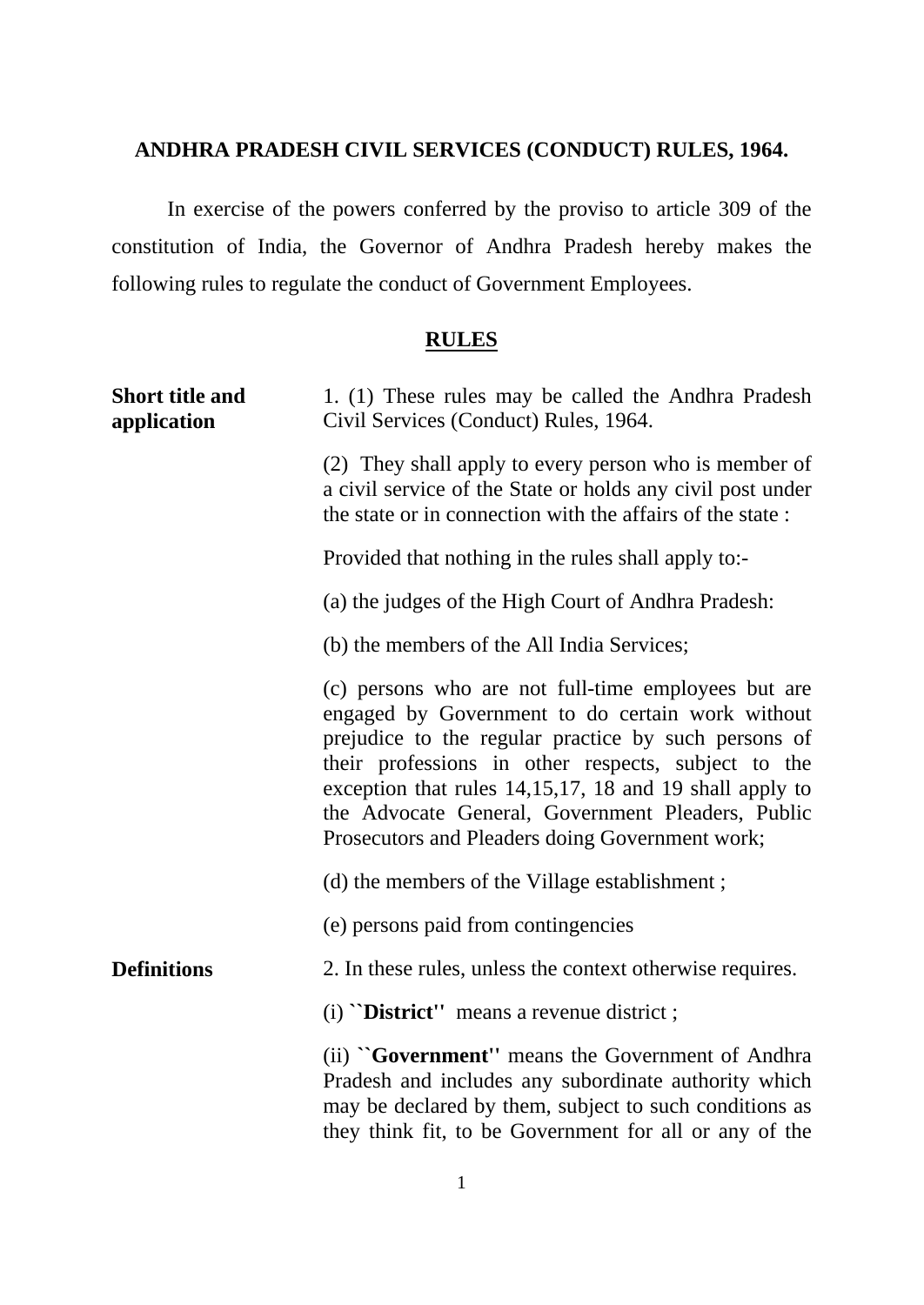purposes of these rules;

Provided that the powers and functions of Government under these rules shall, in relation to the members of the staff of the Governor's Secretariat, be exercised by the Governor of Andhra Pradesh.

(iii) **``Government Employee''** means any person who is a member of a civil service of the state of Andhra Pradesh or holds any civil post under the State or in connection with the affairs of the State, whether he is on duty or under suspension or on leave or on foreign service either within or outside the State;

(iv) **``Head of Department''** means the authority declared as such in Appendix-I to the Andhra Pradesh Financial code, Volume-II.

(v) "**Member of the family**" in relation to a Government employee, includes the spouse, son, daughter, step-son or step-daughter of such employee, whether residing with such employee or not, and any other person related to, and residing with, such employee and wholly dependent on such employee; but does not include a spouse legally separated from such employee, or a son, daughter, step-son or step-daughter who is no longer in any way dependent upon such employee, or of whose custody such employee is deprived by law;

(vi) "**State"** State means the State of Andhra Pradesh.

**General** 3 (1) Every Government employee shall be devoted to his duty and shall maintain absolute integrity, discipline, impartiality and a sense of propriety.

> (2) No Government employee shall behave in a manner which is unbecoming of such employee or derogatory to the prestige of Government.

> (3) No Government employee shall act in a manner which will place his official position under any kind of embarrassment.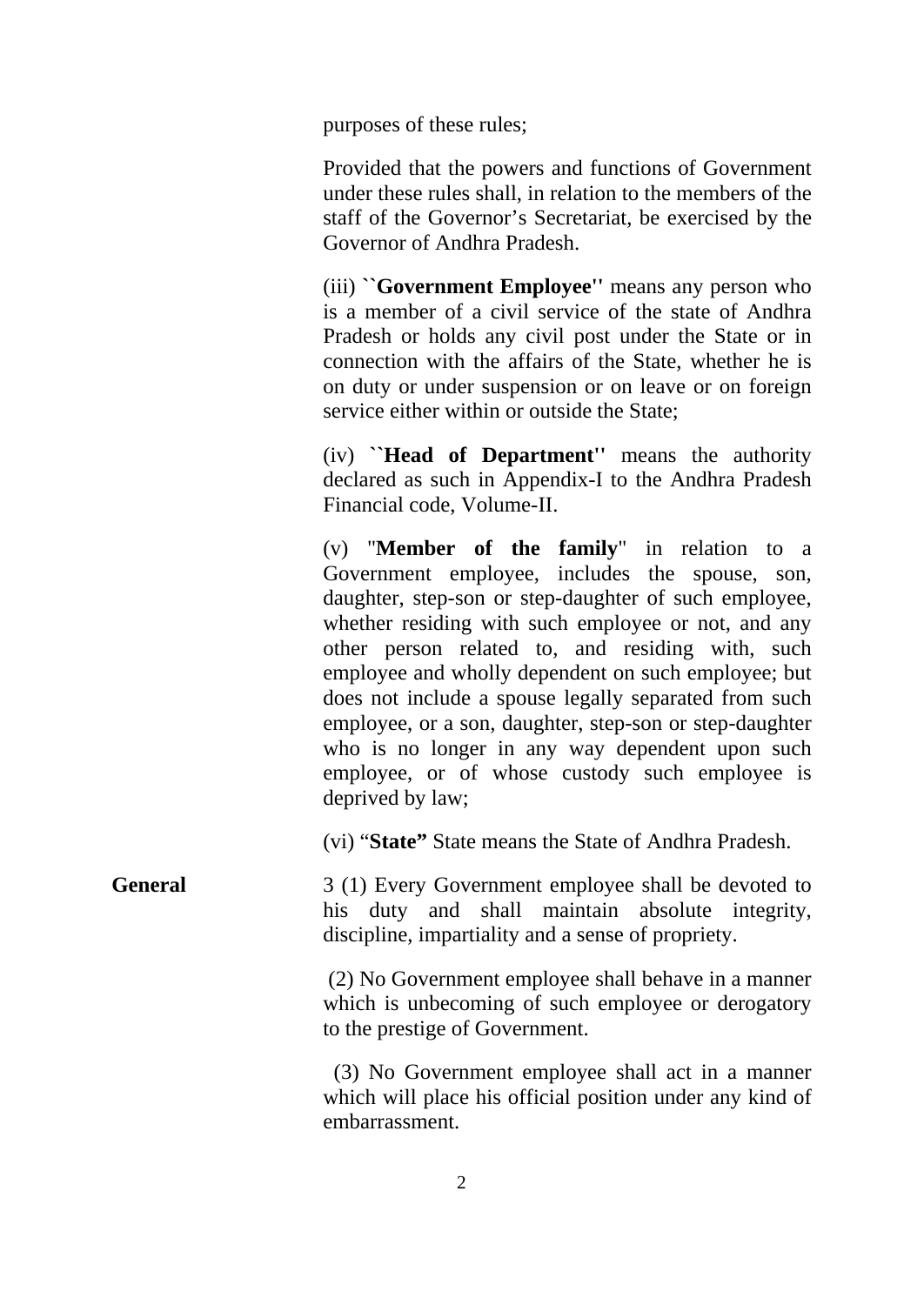## **G.O.Ms.No. 1009, GA (Ser C) Dept., Dt.18-6-65**

(4) No Government Employee shall, in the performance of his official duties or in the exercise of powers conferred on him, act otherwise than in his best judgment except when he is acting under the direction of his official superior, and shall where he is acting under such direction, obtain the direction in writing, wherever practicable, and where it is not practicable to obtain the direction in writing shall obtain written confirmation of the direction as soon thereafter as possible. It shall be incumbent on such official superior to confirm in writing the oral directions given by him, and in any event, he shall not refuse such written confirmation where a request is made by the Government employee to whom such direction was given.

**Explanation :** Nothing, in sub-rule (4) shall be construed as empowering a Government employee to evade his responsibilities by seeking instructions from or approval of, as official superior where, such instructions are not necessary under the scheme of distribution of powers and responsibilities.

| Joining of       | 3-A; No Government employee shall join, or continue         |  |  |  |
|------------------|-------------------------------------------------------------|--|--|--|
| associations by  | to be a member of, an association the object or             |  |  |  |
| Govt. Employees. | activities of which are prejudicial to the interests of the |  |  |  |
|                  | sovereignty and integrity of India or public order.         |  |  |  |

**G.O.Ms.No. 72, G.A.**  3-B: "Promptness and courtesy No Government Servant **(Ser.C) Dept., Dt. 3-3-98.** shall -

> (a) in the performance of his official duties, act in a discourteous manner;

> (b) in his official dealings with the public or otherwise adopt dilatory tactics or wilfully cause delay in disposal of the work assigned to him."

> 3-C: Prohibition of sexual harassment of working women.

> ``No Government employee shall in the performance of his official duties act in a discourteous and discriminate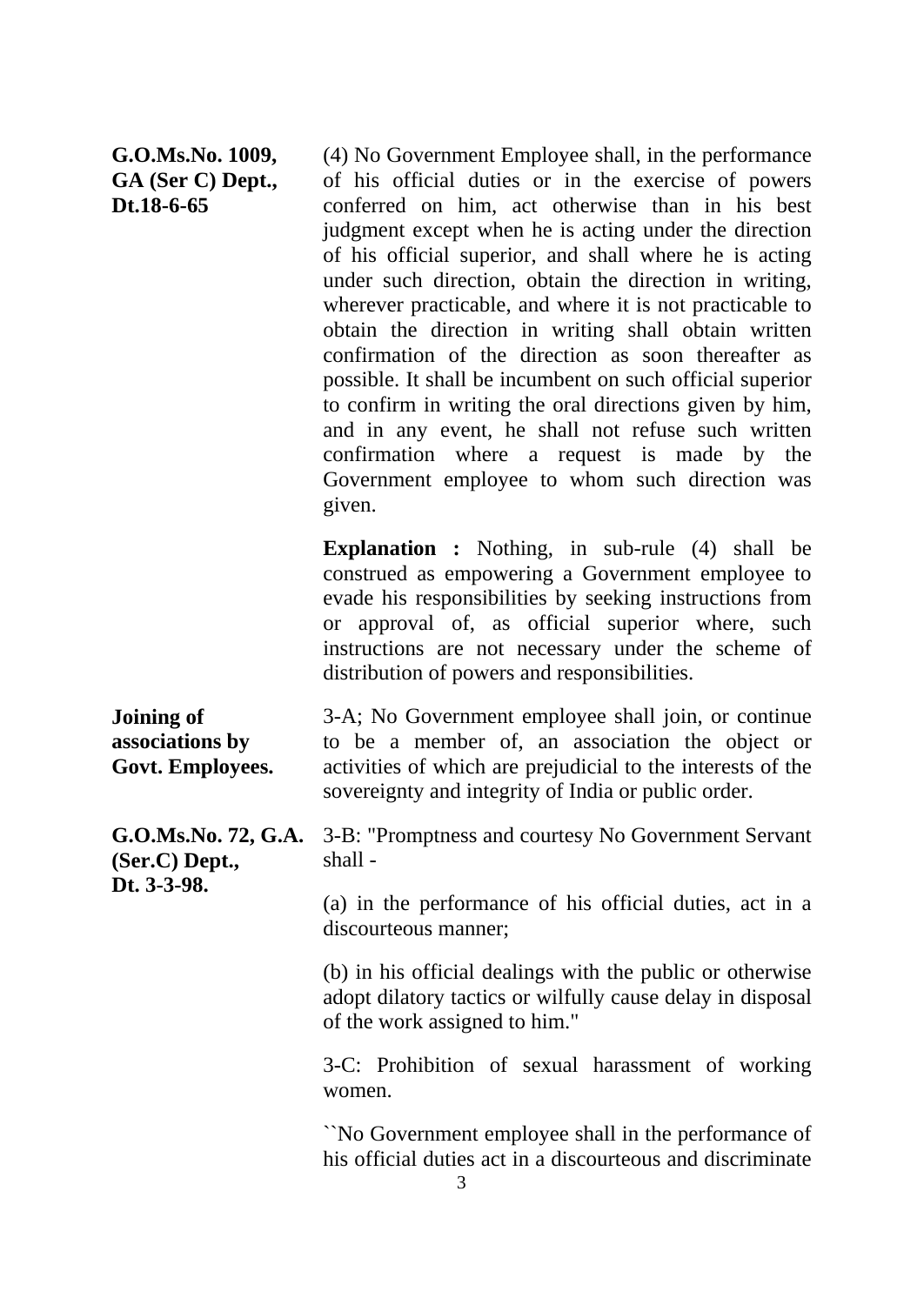manner with any working women or indulge in sexual harassment either directly or by implication''.

**Explanation :-** For the purpose of this rule **Sexual Harassment** includes such unwelcome activities either directly or by implication have,-

a) physical contact and advances:

b) a demand or request for sexual favours;

c) sexually coloured remarks;

d) showing pomography;

e) any other unwelcome physical, verbal or non-verbal conduct of sexual nature.

Such conduct which amounts to a specific offence under the Indian Penal Code, 1860 or under any other Law for the time being in force.

(G.O.Ms.No. 322, G.A.(Ser.C) Dept., dt: 19-7-1999)

**3-D, Complaints Committee will be deemed to be an inquiry committee** and the report submitted by it shall be deemed to be an inquiry report under Andhra Pradesh Civil Services (Classification Control and Appeal) Rules, 1991.

## **(G.O.Ms.No. 556, G.A. (Ser.C) Dept., Dt. 14-12-2005)**

**3 (5) ``**Every Government servant holding a supervisory post shall take all possible steps to ensure the integrity and devotion to duty of all Government servants for the time being under his control and authority''.

**Explanation :- ``**A Government servant who habitually fails to perform the task assigned to him within the time set for the purpose and with the quality of performance expected of him shall be deemed to be lacking in devotion to duty.''

#### **(G.O.Ms.No. 381, G.A. (Ser.C) Dept., dt: 18-12-2003)**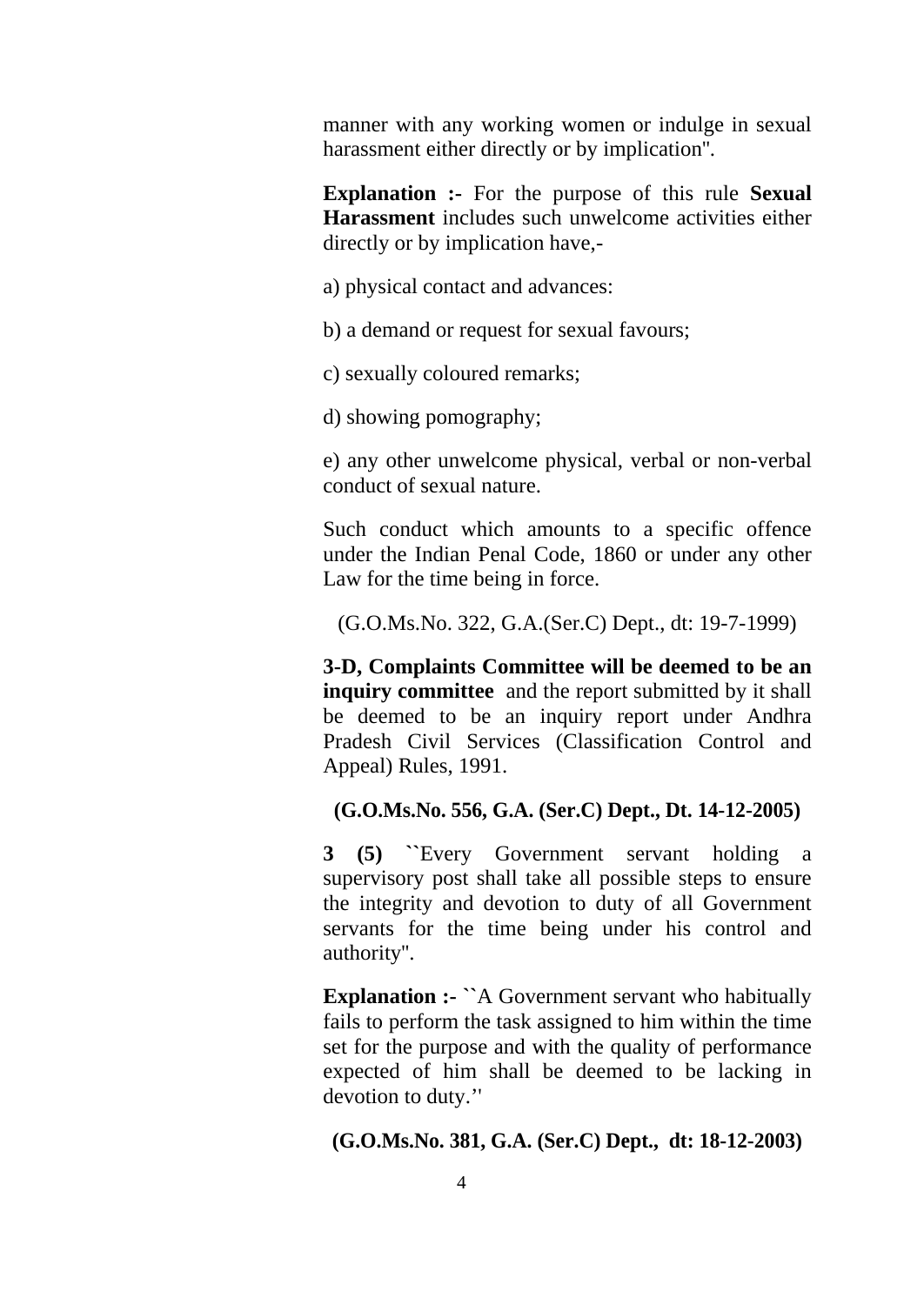|                                                                                                                | (6) Prohibition regarding employment of children<br>below 14 years of age:- No member of the service shall<br>employ to work any child below the age of 14 years.                                                                                                                                                                                                                                                                                                                  |  |  |  |  |
|----------------------------------------------------------------------------------------------------------------|------------------------------------------------------------------------------------------------------------------------------------------------------------------------------------------------------------------------------------------------------------------------------------------------------------------------------------------------------------------------------------------------------------------------------------------------------------------------------------|--|--|--|--|
|                                                                                                                | $(G.O.Ms.No. 555, G.A. (Ser.C) Dept., Dt. 14-12-2005)$                                                                                                                                                                                                                                                                                                                                                                                                                             |  |  |  |  |
| <b>Strikes</b>                                                                                                 | No Government employee shall participate in any<br>4.<br>strike or similar activities or incitement thereto.                                                                                                                                                                                                                                                                                                                                                                       |  |  |  |  |
|                                                                                                                | <b>Explanation:</b> The expression "Similar activities" shall<br>be deemed to include-                                                                                                                                                                                                                                                                                                                                                                                             |  |  |  |  |
|                                                                                                                | absence from duty or work without permission.<br>(i)                                                                                                                                                                                                                                                                                                                                                                                                                               |  |  |  |  |
|                                                                                                                | neglect of duty with the object of compelling any<br>(ii)<br>superior officer or Government to take or omit to take<br>any official action;                                                                                                                                                                                                                                                                                                                                        |  |  |  |  |
|                                                                                                                | (iii) any demonstrative fast, like <b>Hunger Strike</b> with<br>the object mentioned in item (ii); or                                                                                                                                                                                                                                                                                                                                                                              |  |  |  |  |
|                                                                                                                | (iv) concerted or organized refusal on the part of<br>Government employees to receive their pay.                                                                                                                                                                                                                                                                                                                                                                                   |  |  |  |  |
| <b>Demonstrations</b><br>G.O.Ms.No. 1009,<br>G.A.(Ser.C) Dept.,<br>Dt.18-6-65                                  | 5. No Government employee shall participate in any<br>demonstration which is against the interests of the<br>sovereignty and integrity of India or Pubic order.                                                                                                                                                                                                                                                                                                                    |  |  |  |  |
|                                                                                                                | 6. (1) No Government employee shall :-                                                                                                                                                                                                                                                                                                                                                                                                                                             |  |  |  |  |
| <b>Gifts, Service</b><br><b>Entertainment</b><br>addresses and<br>addresses and other<br>forms of felicitation | (i) accept, or permit any member of his family to accept<br>from any person any gift, the receipt of which, or any<br>service the performance of which will place such<br>employee under any kind of official obligation or<br>embarrassment in relation to any person if, however,<br>the offer of a gift cannot be refused without giving<br>undue offence to the donor, it may be accepted and the<br>matter reported to the Government for decision as not<br>its disposal; or |  |  |  |  |
|                                                                                                                | (ii) receive any address or accept any felicitation or                                                                                                                                                                                                                                                                                                                                                                                                                             |  |  |  |  |

(ii) receive any address or accept any felicitation or entertainment held in his honour ;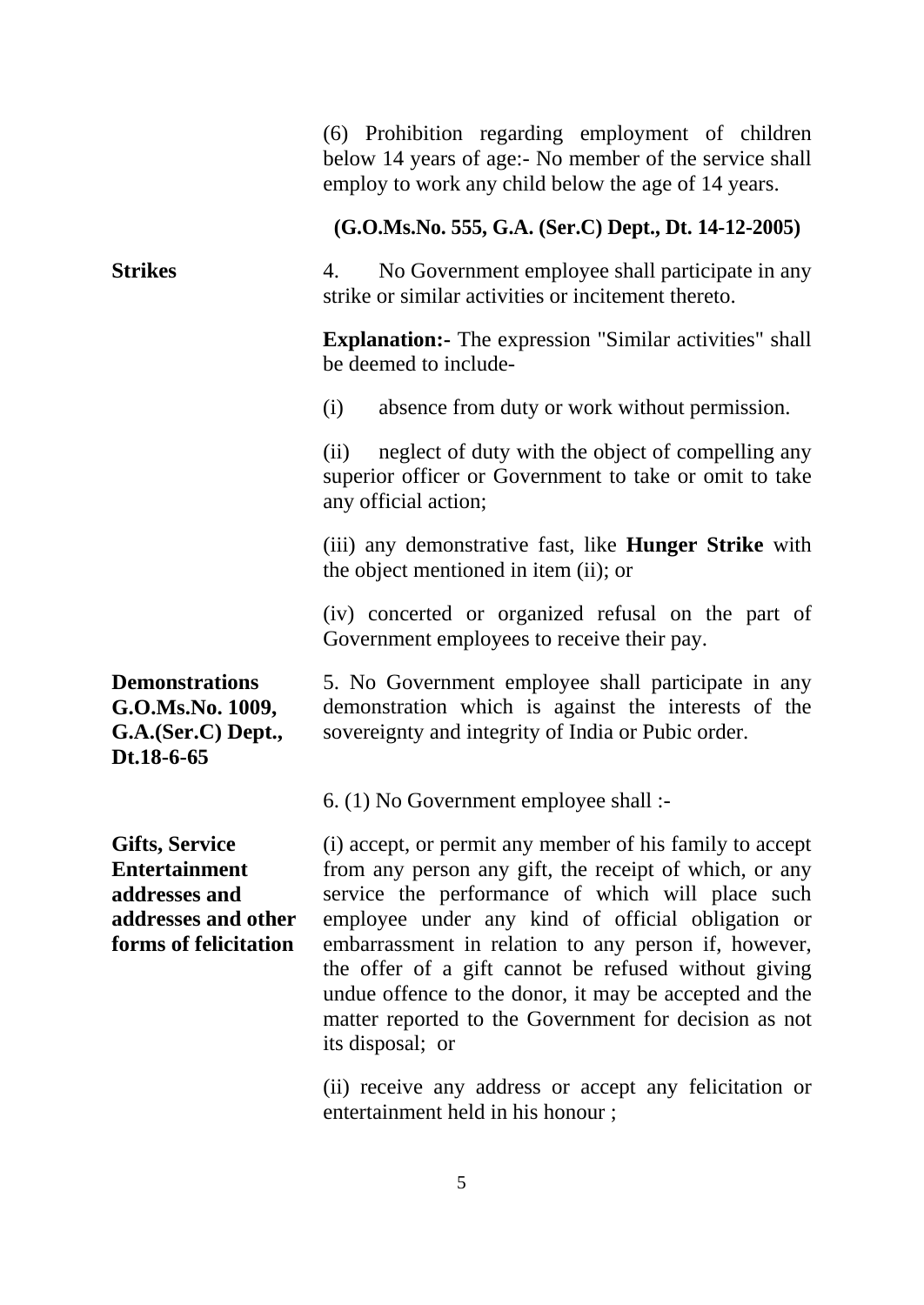|                                                     | Provided that nothing in this sub-rule shall apply to :-                                                                                                                                                                                                                                                                                                         |
|-----------------------------------------------------|------------------------------------------------------------------------------------------------------------------------------------------------------------------------------------------------------------------------------------------------------------------------------------------------------------------------------------------------------------------|
|                                                     | (a) gifts of flowers or fruits of trifling value.                                                                                                                                                                                                                                                                                                                |
|                                                     | (b) gifts of a value, reasonable in all circumstances of<br>the case, from relations, and gifts of a value of less than<br>two hundred rupees from personal friends presented to<br>a Government employee or to any member of his<br>family on ceremonial occasions such weddings;                                                                               |
|                                                     | (c) the performance of an occasional service of a<br>trifling character;                                                                                                                                                                                                                                                                                         |
|                                                     | (d) the sitting for a group photo with officers and the<br>members of the staff of his office.                                                                                                                                                                                                                                                                   |
| G.O.Ms.No.1093,<br>G.A.(Ser.C) Dept.,               | (iii) stay in any Guest House owned by a private person<br>and enjoy his hospitality.                                                                                                                                                                                                                                                                            |
| Dt.30-9-64                                          | (2) If any question arises whether the receipt of a gift or<br>the performance of a service places the Government<br>employee under any kind of official obligation or<br>embarrassment, the decision of Government thereon<br>shall be final.                                                                                                                   |
|                                                     | (3) No Government employee shall receive any towel,<br>key, scissors or other similar articles offered to him in<br>connection with any ceremonial function such as the<br>laying of foundation stone or the opening of a building.                                                                                                                              |
| G.O.Ms.No.354,<br>G.A.(Ser.C) Dept.,<br>Dt.8-8-1996 | 6-A: Every Government Employee shall intimate to the<br>Competent Authority within fifteen days from the date<br>of receipt of any foreign currency or foreign goods of<br>value of more than Rs.10,000/- from any person by him<br>or by any person of his family or by any person on their<br>behalf, in the form given in the Annexure III to these<br>rules. |
| <b>Subscriptions</b>                                | 7. No Government employee shall, except with the<br>previous sanction of Government, ask for, or accept or<br>any way participate in the raising of, any<br>in<br>subscriptions or other pecuniary assistance in pursuance<br>of any object whatsoever.                                                                                                          |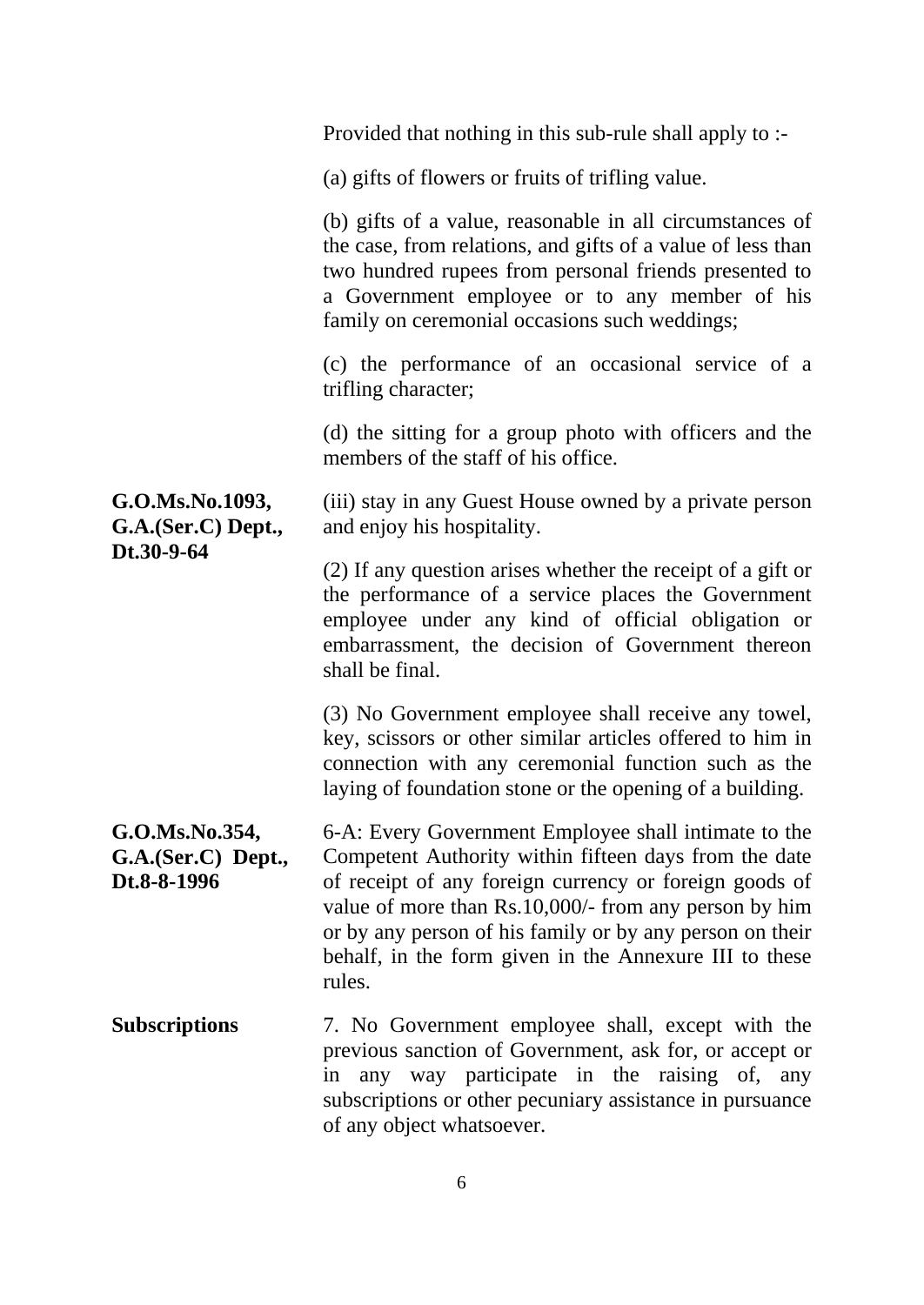**Lending borrowing and insolvency G.O.Ms.No. 224, G.A. (Ser.C) Dept Dt.23-3-74**

8 (1) No Government employee shall, save in ordinary course of business with a bank or a public limited company, himself or through any member of his family or any person acting on his behalf.

(a) lend or borrow or deposit money as a principal or agent, to, or from, or with any person or firm or private limited company within the local limits of his authority or with whom he is likely to have official dealings or otherwise place himself, under pecuniary obligation to such person or firm; or

(b) lend money to any person at interest or in manner whereby return in money or kind is charged or paid;

Provided that a Government employee may give to, or accept from a relative or a personal friend a purely temporary loan of small amount free of interest or operate a credit account with a bonafide tradesman or make an advance of pay to his private employee;

Provided further that nothing in this sub-rule shall apply in respect of any transaction entered into by a Government employee with the previous sanction of the Government.

(1-A) When a Government employee is appointed or transferred to a post of such nature as would embarrass or influence him in the discharge of his official duties or involve him in the breach of any of the provisions of sub-rule (1). He shall forthwith report the circumstances to the Government and shall thereafter act in accordance with such order as may be made by the Government.

(2) The prohibition in sub-rule (1) shall not apply to :-

(i) any transaction of a Government employee with a co-operative society registered or deemed to have been registered under the law relating to co-operative societies for the time being in force in the State;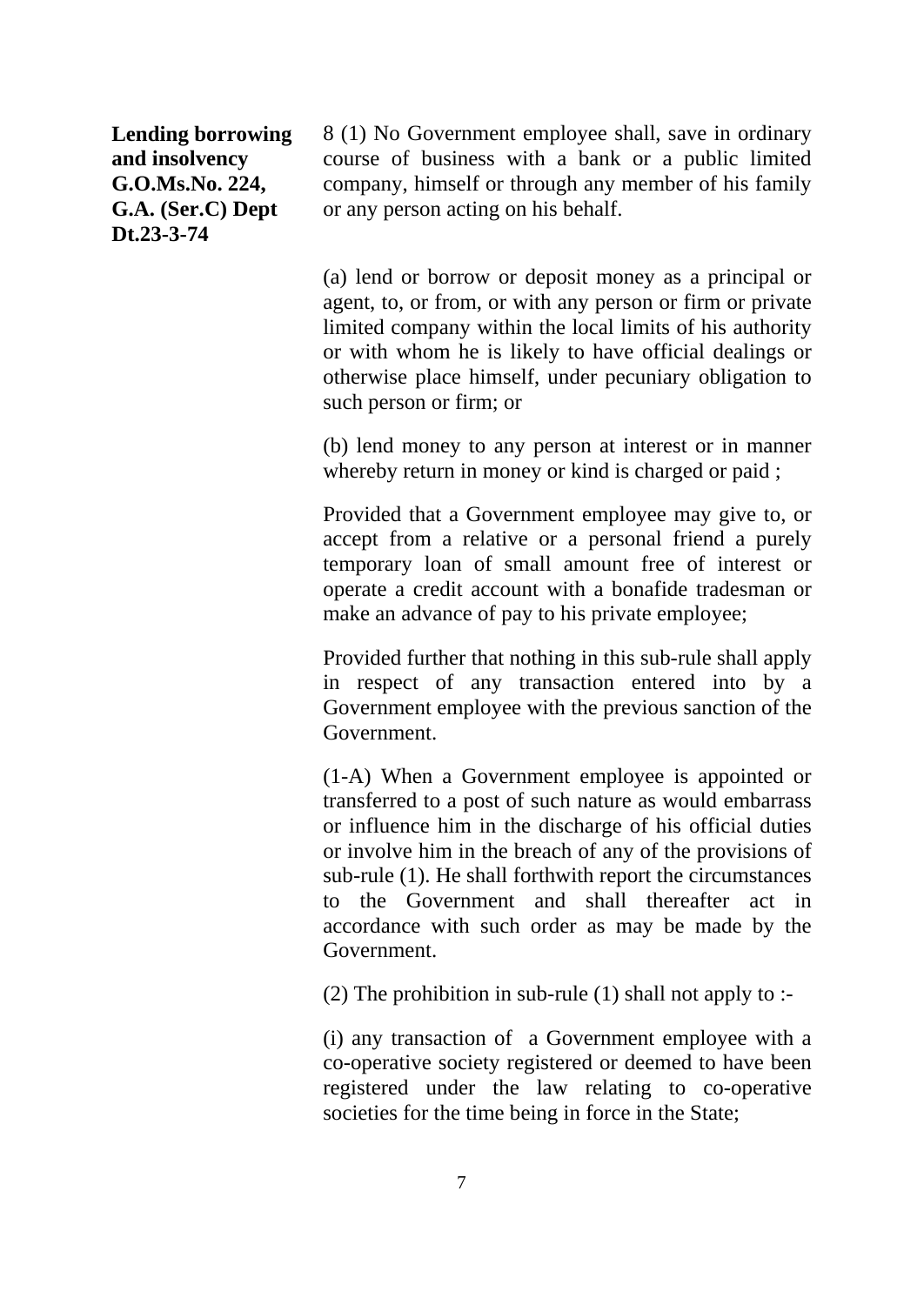(ii) a Government Employee who lends money while acting as an executor, administrator or a trustee without profit or advantage to himself;

(iii) a Government employee who belongs to a Joint Hindu Family carrying on the business of money lending as a ancestral profession, provided the takes no active share in that business and is not employed in the district in which the said business of the family is carried on.

(3) A Government Employee shall so manage his private affairs as to avoid habitual indebtedness or insolvency. A Government employee who is involved in legal proceedings for insolvency shall forthwith report the full facts to Government.

**Acquiring or disposing of immovable property** 9(1) No Government employee shall, except after previous intimation to Government, acquire or dispose of or permit any member of his family to acquire or dispose of, any immovable property by exchange, purchase, sale, gift or otherwise either by himself or through others.

**G.O.Ms.No.807 G.A. (Ser.C) Dept., Dt.2-12-77. Note :** When the Government servant or a member of his family accepts "Advance of Rent" from a prospective tenant for the construction or completion of a building to be rented, it constitutes a transaction in immovable property and falls within the scope of the above sub-rule.

> Provided that any such transaction conducted otherwise than through a regular or reputed dealer shall be with the previous sanction of Government.

> "Provided that any such a transaction conducted otherwise than through a regular or reputed dealer viz.,

(i) Banking institutions, including Co-operative Banks;

(ii) Financial Corporations set up by the State Governments which provide loans for house constructions ;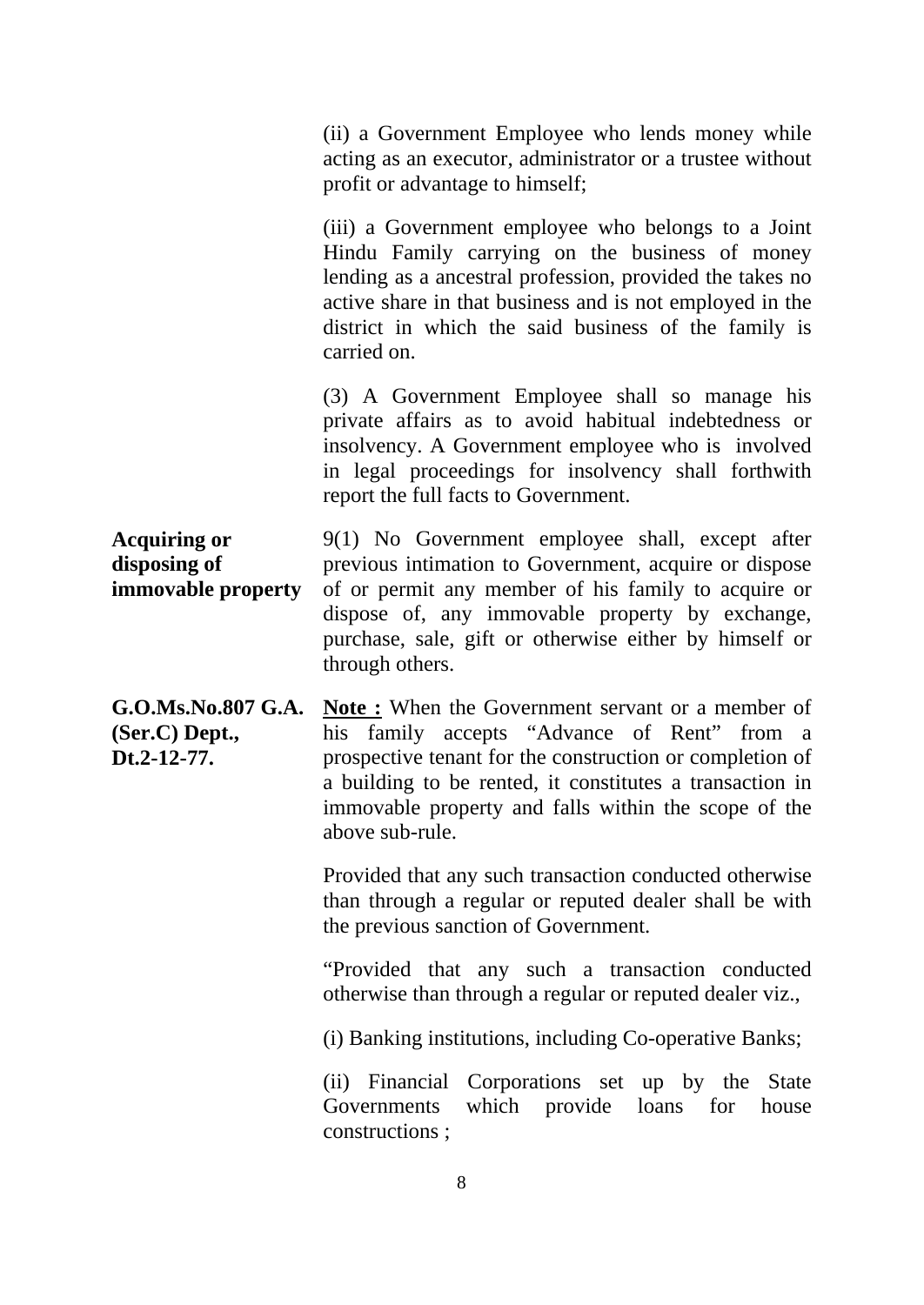(iii) Apex Co-operative Housing Finance Institutions such as Delhi Co-operative Housing Finance Society; and

(iv) Public Companies formed and registered in India with the main object of carrying on the business of providing long term finance for construction or purchase of houses in India for residential purposes like the Housing Development Finance Corporation Limited, LIC., CANFIN and Nationalised Banks,

Shall be with the previous sanction of the Government.''

**G.O.Ms.No.602, G.A. (Ser.C) Dept., Dt.30-11-82, G.O.Ms.No.105, G.A. (Ser.C) Dept., Dt.20-2-84**

Provided further that no Government employee shall acquire or permit any member of his family to acquire any immovable property in any area in which land developmental schemes are under execution by or contemplation of, the Department in which the employee is employed.

``Provided further that the Government employee shall submit the particulars giving prior intimation or seeking prior sanction, in the following format :-

1) Name and Designation

2) Scale of Pay and Present Pay

3) Purpose of application – sanction for transaction / prior intimation or transaction

4) Whether property is being acquired or disposed of.

5) Probable date of acquisition / disposal of property

6) Mode of acquisition/ disposal

7) (a) Full details about location Viz., Municipal No., Street/ Village, Mandal, District and State in which situated.

(b) Description of the property in the case of cultivable land, dry or irrigated land.

(c) Whether free hold or leasehold

9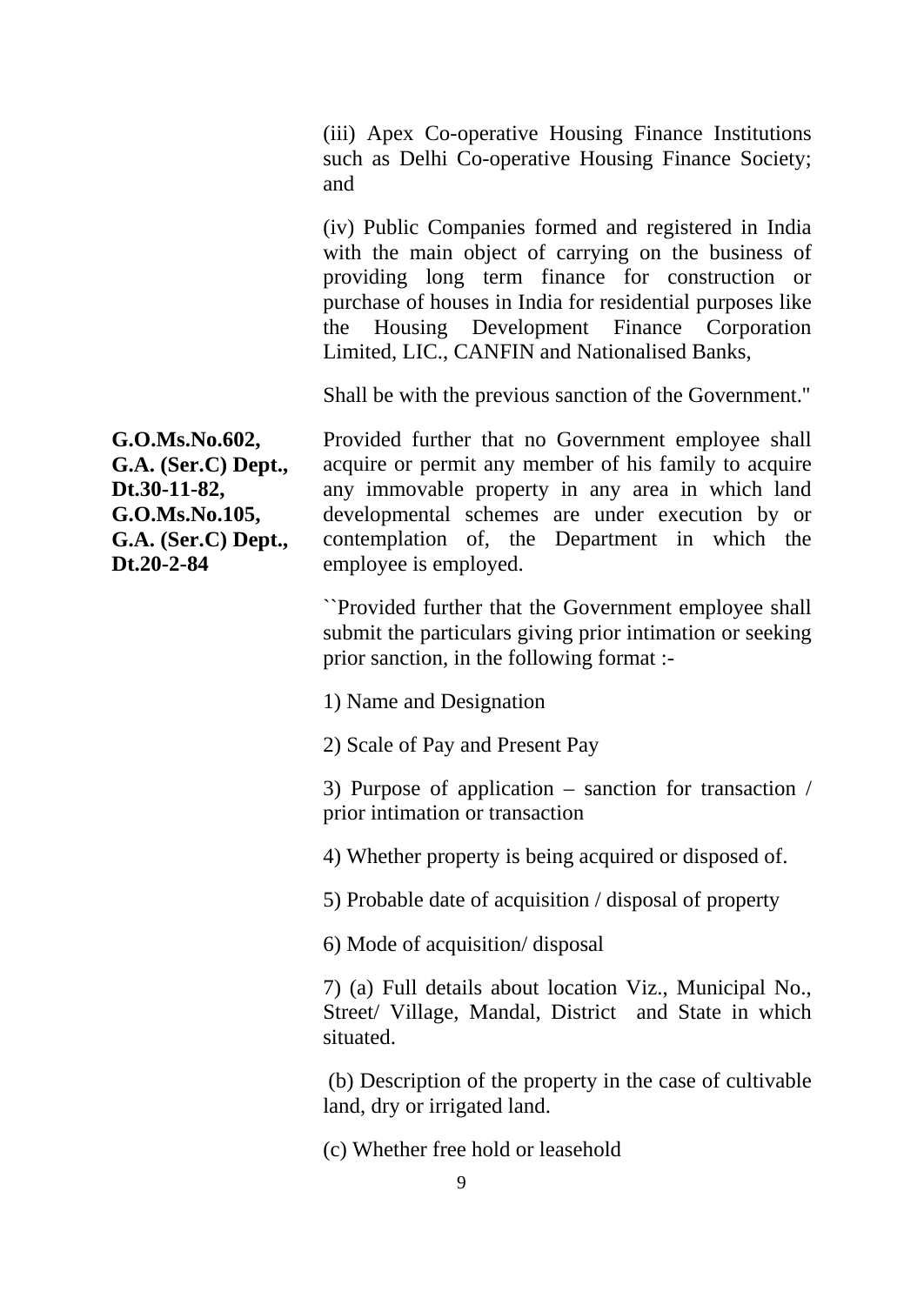(d) Whether the applicants interest in the property is in full or part (in case of partial interest, the extent of such interest must indicated)

(e) in case the transaction is not exclusively in the name of the Government servant particulars of ownership and share of each member.

8) Sale/ purchase price of the property (Market value in the case of gifts)

(8)(A) The Government or any authority empowered by them in this behalf may, require a Government servant to render a ful and true account of the cash found his possession at any time and such account shall include particulars of the means by which and the sources from which such cash was acquired.

## **(G.O.Ms.No. 7, G.A. (Ser.C) Dept., Dt.16-1-2004)**

Earlier position :-

8(A) The Government or any authority empowered by them in this behalf may, require a Government servant to make it obligatory to Government Servant to account for possession of huge cash.

(G.O.Ms.No. 381, G.A. (Ser.C) Dept., dt 18.12.2003).

8(B) The Government or any authority empowered by them in this behalf may, by general or special order require a Government servant on duty not to keep cash in his possession beyond a specified sum and to declare the case in his possession in the manner prescribed.

## **(G.O.Ms.No. 381 G.A. (Ser.C) Dept., Dt. 18-12-2003**

9) In cases of acquisition, source or sources from which financed / proposed to be financed :-

(a) Personal savings

(b) Other sources giving details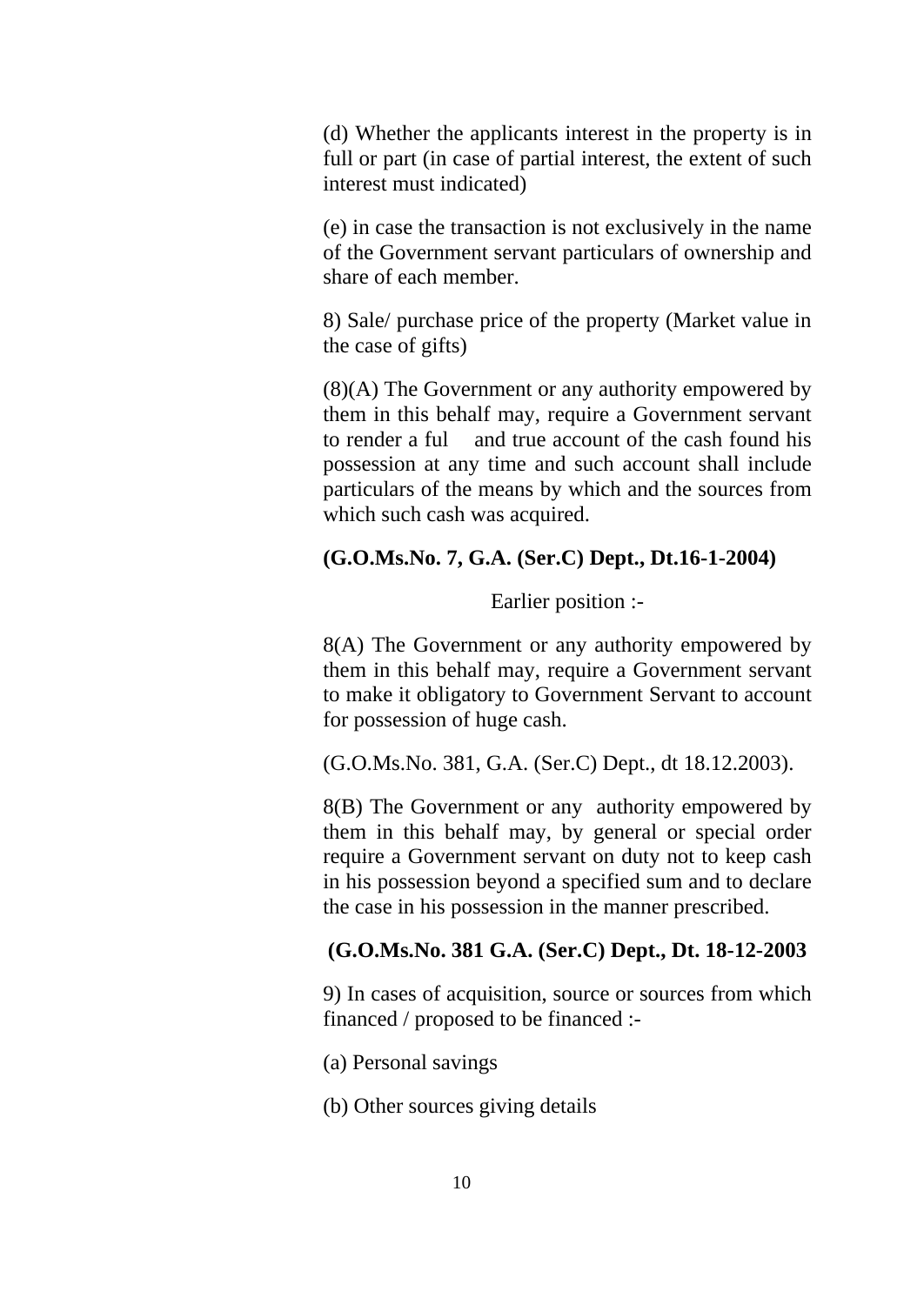10) in the case of disposal of property, was requisite sanction / intimation obtained given for its acquisition. A copy of the sanction/ acknowledgement should be attached.

11) (a) Name and address of the party with whom transaction is proposed to be made.

(b) Is the party related to the applicant? If so, state the relationship.

(c) Did the applicant have any dealings with the party in his official capacity at any time, or is the applicant likely to have any dealings with him in the near future?

(d) How was the transaction arranged? (whether through any statutory body or a private agency through advertisement or through friends and relatives. Full particulars to be given)

12) Any other relevant fact which the applicant may like to mention.

## **Declaration**

I, ……………… hereby declare that the particulars given above are true. I request that I may be given permission to acquire/ dispose of property as described above from/ to the party whose name is mentioned in item 11 above.

## OR

I, ……… . hereby intimate the proposed acquisition/ disposal of property by me as detailed above. I declare that the particulars given above are true

Station : Signature :

Date : Designation:

## **Note :**

1) In the above form, different portions may be used according to requirement.

2) Where previous sanction is asked for, the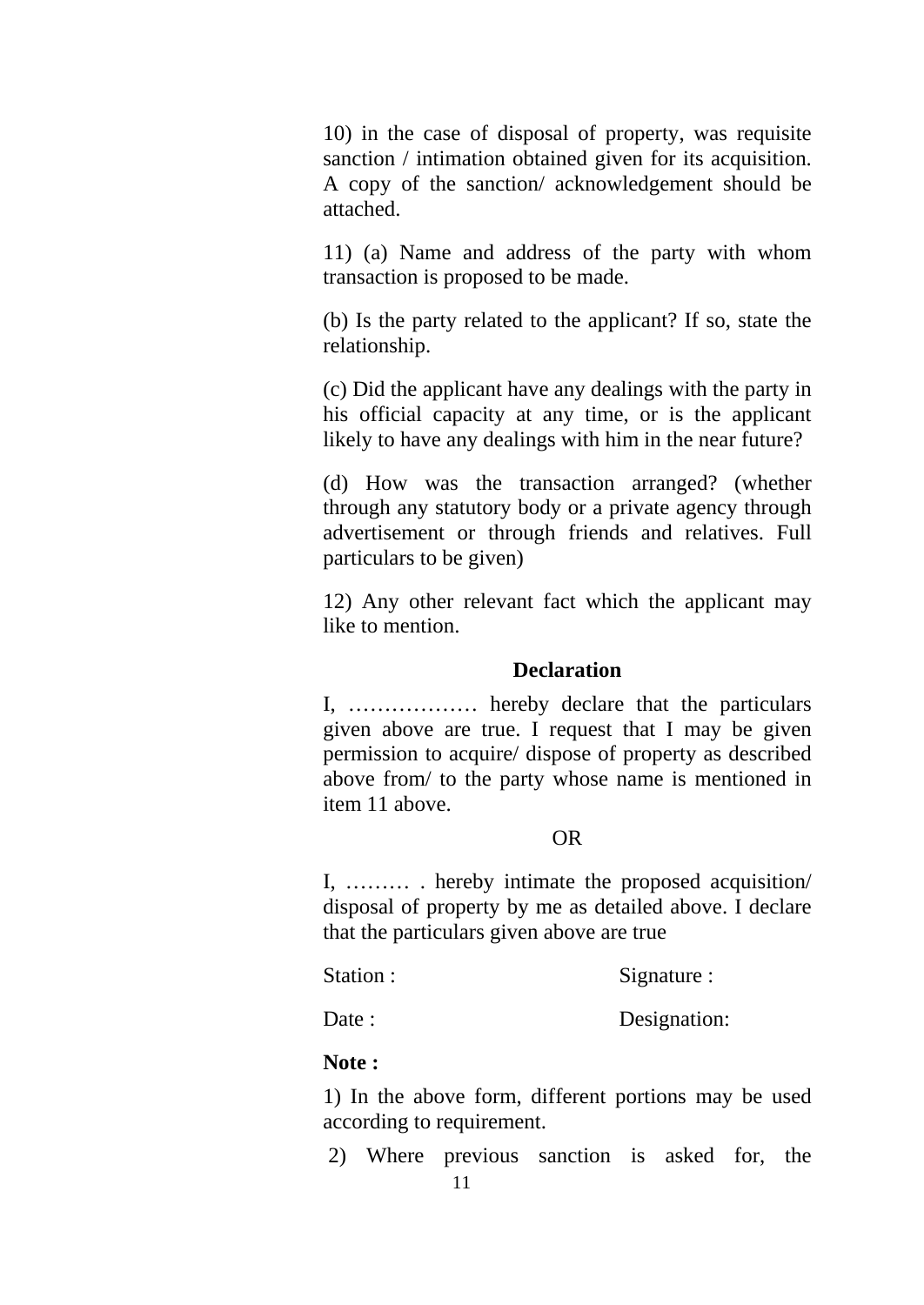application should be submitted at least 30 days before the proposed date of the transaction.

Provided also that the Government employee shall submit the request to Government seeking prior permission duly obtained acknowledgement of having made such a request and if no permission is received within one month, he / she may go ahead with the transaction.

(2) A Government employee who enters into any transaction concerning any movable property exceeding rupees fifty thousand in value, whether by way of purchase, sale or otherwise, shall forth with report such transaction to Government

> Provided that any such transaction conducted otherwise than through a regular or reputed dealer shall be with the previous sanction of Government.

(3) Nothing in sub-rule (2) shall apply to any purchases made by a Government employee for the performance of weddings, religious or special functions.

(4) No Government employee shall engage in any transaction which is of a speculative character relating to the purchase, sale or exchange of any immovable or movable property.

(5) The provisions of sub-rules (1) and (2) shall not apply to--

(i) the acquisition or possession of any property as trustee, executor or administrator;

(ii) any Government land which is sold or granted on lease to any Government employee, in accordance with the rules in force.

(6) Except with the sanction of Government, no Government employee shall purchase, directly or indirectly in a sale by auction or otherwise conducted by or under the orders of the Department in which he is

**G.O.Ms.No.705, G.A. (Ser C) Dept., Dt.28-11-84 G.O.Ms.No.471 G.A.(Ser. C) Dept., Dt.17-9-94**

**G.O.Ms.No. 681, G.A. (Ser.C) Dept., dt. 11-9-07**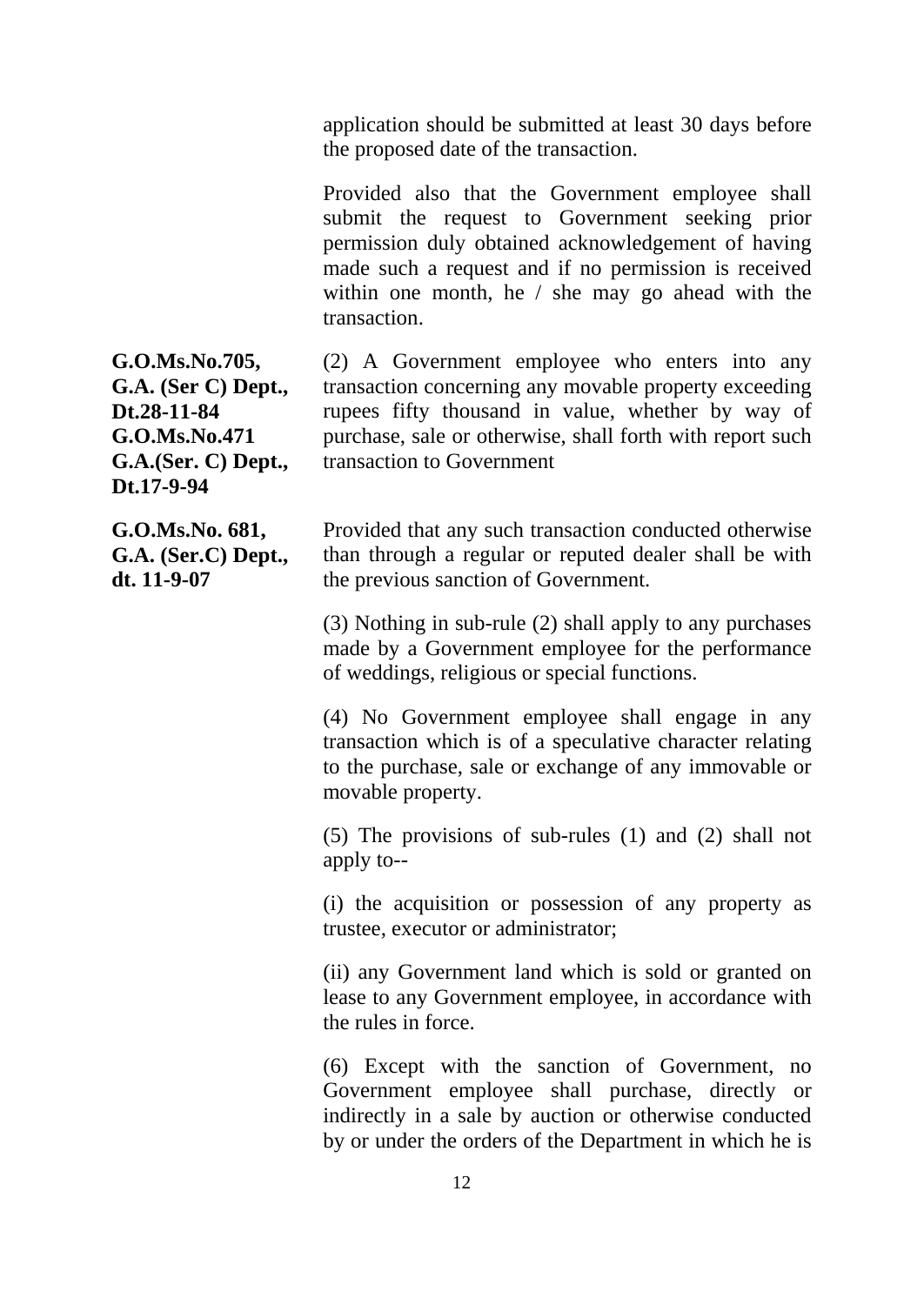employed, any immovable or movable property owned or confiscated by Government.

**G.O.Ms.No.705, G.A. (Ser.C) Dept., Dt.28-11-84**

**G.O.Ms.No.52, G.A. (Ser.C) Dept., Dt.4-2-88**

**G.O.Ms.No.471, G.A. (Ser.C) Dept., Dt.17-9-94**

**G.O.Ms.No.681, G.A. (Ser.C) Dept., Dt.11-9-07.**

## **G.O.Ms.No.881, G.A. (Ser.C) Dept., Dt.11-11-70**

(7) Every Government Employee, other than member of the Andhra Pradesh Last Grade Service and a Record Assistant in the Andhra Pradesh General Sub-ordinate Service, shall on first appointment to the Government Service submit to Government a statement of all immovable property/ properties irrespective of its value and movable property/ properties whose value exceeds Rs.50,000/- owned, acquired or inherited by him or held by him on lease or mortgage either in his own name or in the name of any member of his family, in the forms prescribed in Annexure-I and II separately. He shall also submit to Government before 15 January of each year, through the proper channel, a declaration in the forms given in the Annexure-I and II of all immovable/movable property/properties owned, acquired or inherited by him or held by him on lease or mortgage, either in his own name or in the name of any member of his family. The declaration shall contain such further information as Government may, by a general or special order require. If in any year, a Government employee has not acquired or disposed of any immovable or movable property or any interest therein, he shall submit declaration to that effect.

 Provided that every Head Constable, Police Constable and every person of the corresponding rank in the Armed Reserve and Special Police Battalions and every non-gazetted Officers of equal rank in their branches of the Police Department, shall submit the Statements in forms prescribed in Annexure-I and II and the declaration aforesaid to the superintendent of Police or the Commandant Concerned, as the case my be.

(2) for the Annexure, the following Annexures shall be substituted, namely:-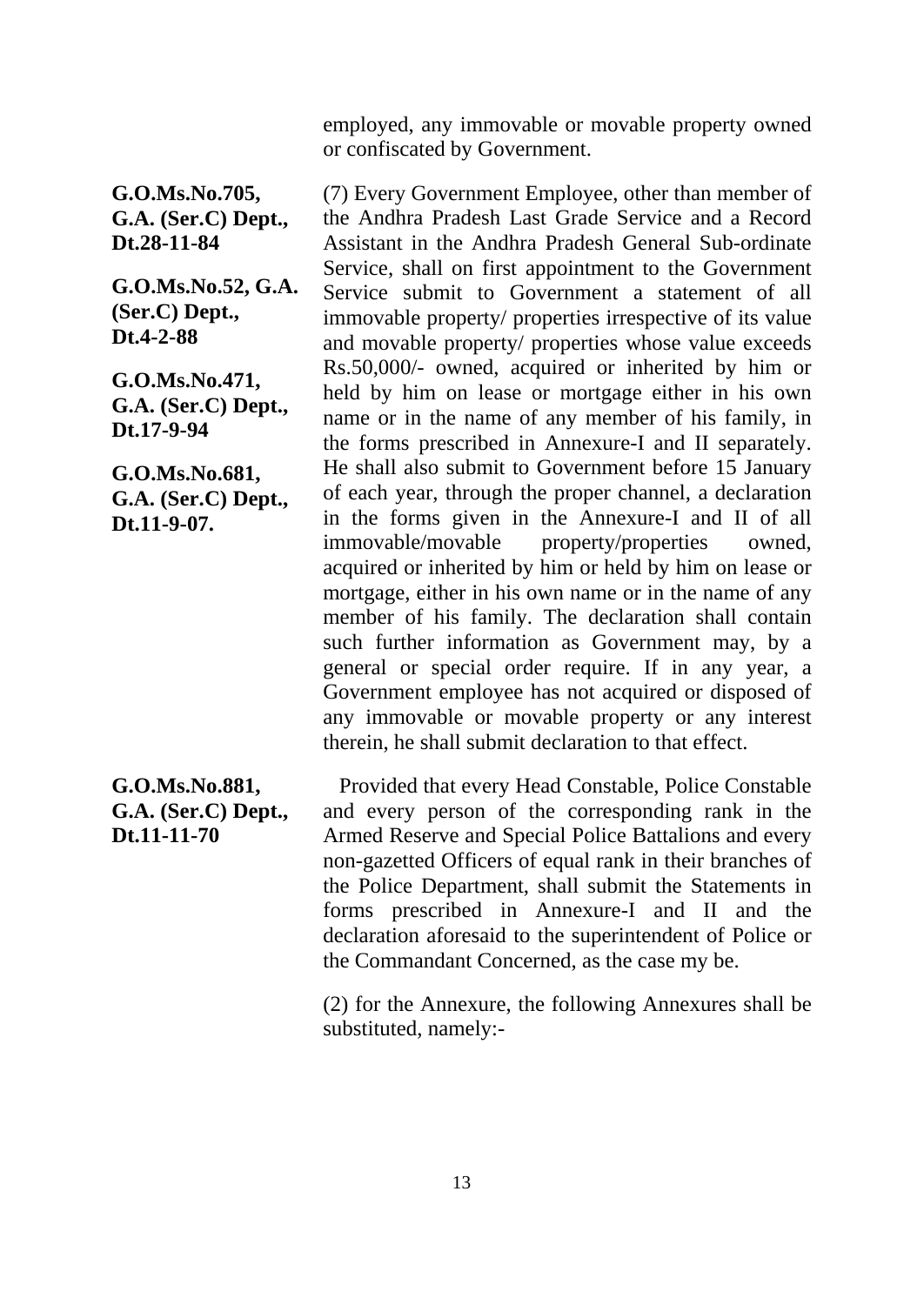## **ANNEXURE-I**

Statement of immovable property possessed, acquired and disposed of by Sri ------ --- or any other person on his behalf or any member of his family during year ending ---------------

(Sub-rule (7) of rule 9 of APCS (Conduct) Rules 1964)-

| <b>Nature of</b><br>property           | <b>Situation of property</b><br>(Survery Municipal<br>No. with extent. | <b>Held</b> in<br>whose name                                                          | Date and mode of<br>acquisition/disposal. |  |
|----------------------------------------|------------------------------------------------------------------------|---------------------------------------------------------------------------------------|-------------------------------------------|--|
| (1)                                    | (2)                                                                    | (3)                                                                                   | (4)                                       |  |
| 1. House                               |                                                                        |                                                                                       |                                           |  |
| 2. Flat                                |                                                                        |                                                                                       |                                           |  |
| 3. Shop                                |                                                                        |                                                                                       |                                           |  |
| 4. House Plot                          |                                                                        |                                                                                       |                                           |  |
| 5. Agril. land<br>(dry or wet)         |                                                                        |                                                                                       |                                           |  |
| 6. Any other<br>immovable<br>property. |                                                                        |                                                                                       |                                           |  |
| Price paid/<br>obtained                | source of Payment                                                      | Whether<br>information<br>given or<br>sanction<br>obtained<br>(with ref.<br>no .&date | <b>Annual income from</b><br>property     |  |

**Note:-** Details of acquisition of properties standing in the name of Hindu undivided family or partnership in which the officer holds a claim or share should be separately shown in the statement.

**(5) (6) (7) (8)**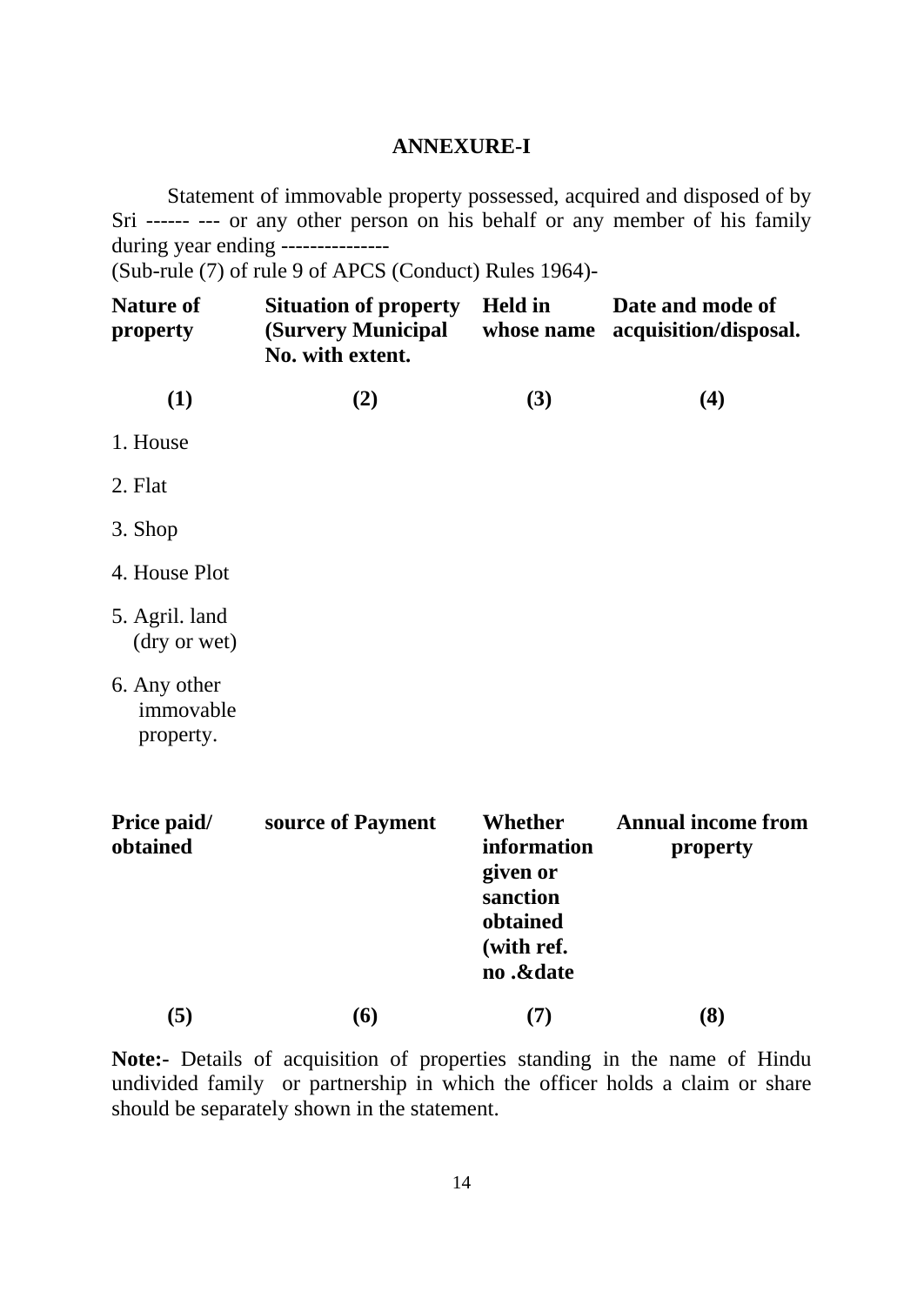## **ANNEXURE -II**

Statement of movable property possessed, acquired and disposed of by Sri ...............or any another person on his behalf or by any member of his family during year ending.......................

(Sub-rule (7) of rule 9 of APCS (Conduct) Rules 1964)

| Nature of property Held in whose date & mode of Name and address             |      |     |                                             |                    |      |
|------------------------------------------------------------------------------|------|-----|---------------------------------------------|--------------------|------|
|                                                                              | name |     | acquisition/                                | of<br>person       | from |
|                                                                              |      |     | disposal                                    | whom acquired/ to  |      |
|                                                                              |      |     |                                             | whom disposed of   |      |
| (1)                                                                          |      | (2) | (3)                                         | (4)                |      |
|                                                                              |      |     | Movables (whose value exceeds Rs. 50,000/-) |                    |      |
| Vehicles:                                                                    |      |     |                                             |                    |      |
| <b>Motor Car</b>                                                             |      |     |                                             |                    |      |
| Motor Cycle/ Scooter                                                         |      |     |                                             |                    |      |
| any other vehicle.                                                           |      |     |                                             |                    |      |
| <b>Electrical Goods:</b>                                                     |      |     |                                             |                    |      |
| <b>Air Conditioner</b>                                                       |      |     |                                             |                    |      |
| V.C.R./Television.                                                           |      |     |                                             |                    |      |
| Refrigerator,                                                                |      |     |                                             |                    |      |
| Any other goods.                                                             |      |     |                                             |                    |      |
| Jewellery:                                                                   |      |     |                                             |                    |      |
| Ornaments                                                                    |      |     |                                             |                    |      |
| Vessels etc.                                                                 |      |     |                                             |                    |      |
| Investment & Cash:                                                           |      |     |                                             |                    |      |
| Bank                                                                         |      |     |                                             |                    |      |
| deposits/Debentures/                                                         |      |     |                                             |                    |      |
| <b>Shares/Bank Balances</b>                                                  |      |     |                                             |                    |      |
| etc                                                                          |      |     |                                             |                    |      |
| Furniture:                                                                   |      |     |                                             |                    |      |
| Live stock                                                                   |      |     |                                             |                    |      |
| Any other goods                                                              |      |     |                                             |                    |      |
|                                                                              |      |     |                                             |                    |      |
| Whether transaction                                                          |      |     | Price paid/obtained                         | Source of payment. |      |
| done within the limits                                                       |      |     |                                             |                    |      |
| of Jurisdiction                                                              |      |     |                                             |                    |      |
| (5)                                                                          |      |     | (6)                                         | (7)                |      |
| Note: Details of acquisition of properties standing in the name of Hind      |      |     |                                             |                    |      |
| undivided family or pertaeration in which the officer holds a claim or share |      |     |                                             |                    |      |

undivided family or partnership in which the officer holds a claim or share should be separately shown in the statement.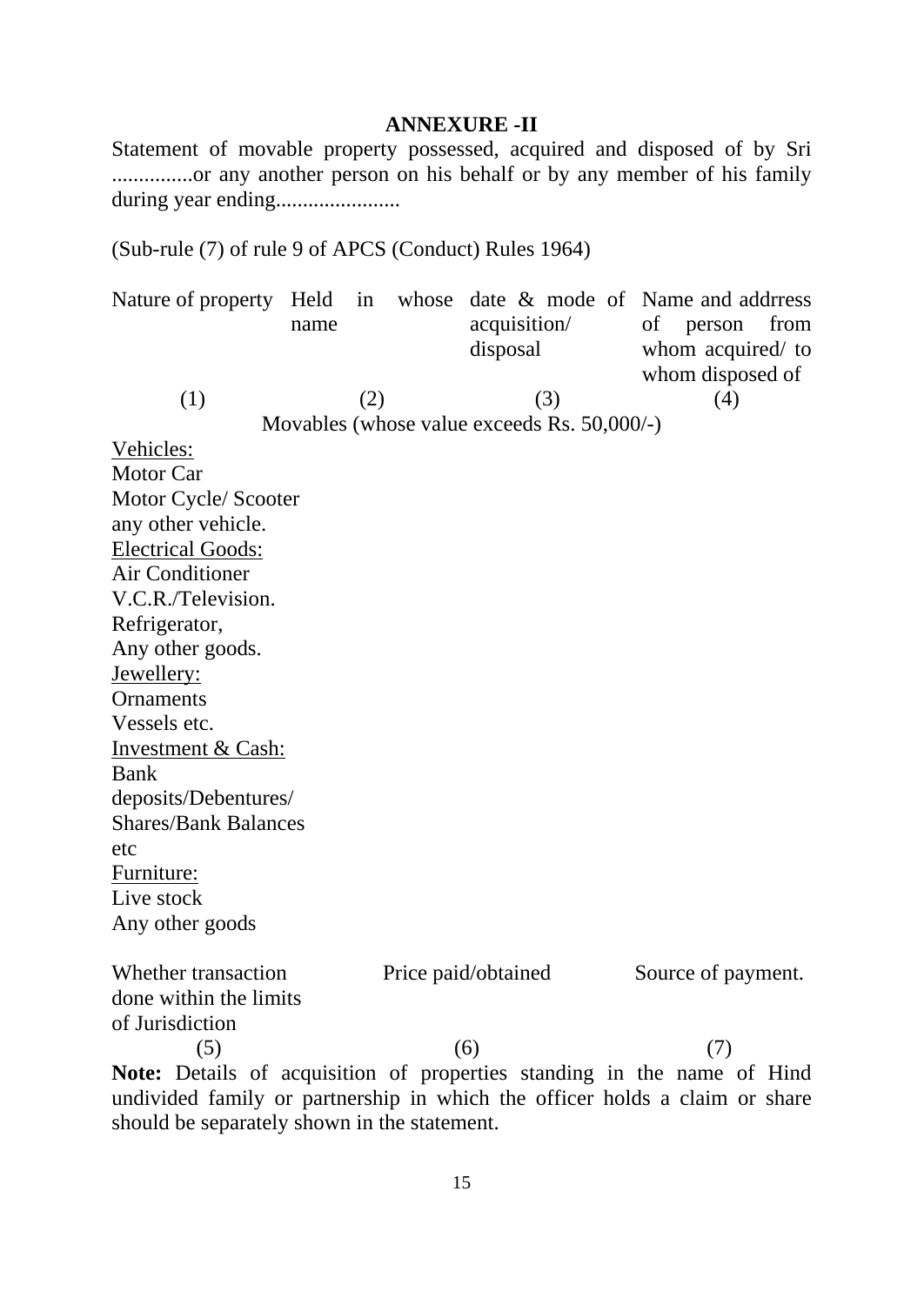(8) The Government, or any authority empowered by them in this behalf may, at any time, by general or special order, require a Government employee to submit, within a specified period, a full and complete statement of all immovable property and movable property, of the specified value, held or acquired by him or by any member of his family. Such statement shall, if so required by Government or by the authority so empowered, include particulars of the means by which or the sources from which, such property was acquired.

(9) If a Government employee receives an order of transfer to a district in which he possesses, or has an interest in any immovable property, he shall forthwith report the fact to his immediate superior officer.

(10) for the purposes of this rule, ---

(A) In respect of the Government employee serving under their control, the under mentioned authorities are declared to be Government for each of the categories of employees as specified below:

## 1. **POSTS OUT-SIDE THE PURVIEW OF THE ANDHRA PRADESH PUBLIC EMPLOYEMENT (ORGANIZATION OF LOCAL CADRES AND REGULATION OF DIRECT RECRUITMENT) ORDER, 1975 (herein after referred to as presidential order).**

|                          | (1) Heads of Departments and Offices<br>holding equivalent posts in the<br>Department                                                              | Government.                      |
|--------------------------|----------------------------------------------------------------------------------------------------------------------------------------------------|----------------------------------|
|                          | (2) All second level Gazetted posts<br>and above except second level<br>Gezetted posts, included in<br>schedule -III of the Presidential<br>Order. | Head of the<br>Department        |
| G.O.Ms.No.<br>567,       | (3) First level Gazetted posts which<br>do not fall within the purview of                                                                          | Head of the<br>Department        |
| $G.A.$ (Ser.C)<br>Dept., | the Presidential Order.                                                                                                                            |                                  |
| Dt.15-10-88              |                                                                                                                                                    |                                  |
|                          | (4) Posts in Secretariat:                                                                                                                          |                                  |
|                          | (a) Assistant Secretary to<br>Government and above.                                                                                                | Chief Secretary to<br>Government |
|                          | (b) Section Officers and Private                                                                                                                   | Principal Secretary/             |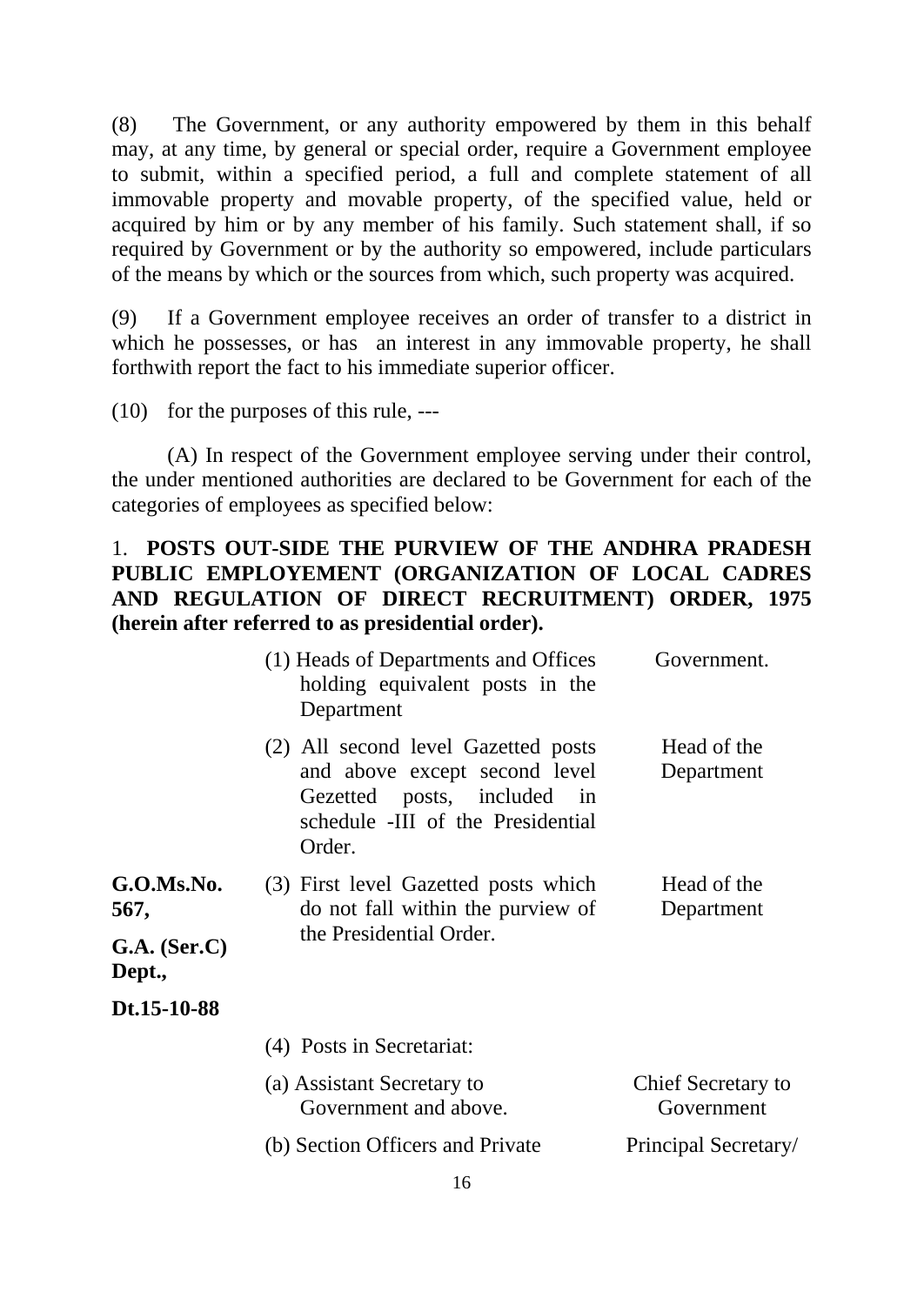Secretaries to Secretaries. Secretary /

Ex-Officio Secretary concerned.

- (c) Asst. Section Officer and all other non-Gazetted categories.
- (5) Posts in the Office of the Heads of (a) Head of the Departments/State level Offices and other Offices not covered by the Presidential Orders

Additional/Joint/ Deputy Secretary to Government Concerned

Department concerned (b) Andhra Pradesh Public Service Commission. (c) Secretary to Governor (d) Sales Tax Appellate Tribunal (e) Labour Court (f)Industrial Tribunal (g)Andhra Pradesh Administrative

- Tribunal.
- (6) Non-Gazetted posts in the Appointing Authority Offices, other than the Offices of the Heads of Departments and State Level Offices etc.

## **II. POSTS WHICH FALL WITHIN THE PURVIEW OF THE ANDHRA PRADESH PUBLIC EMPLOYMENT (OLC&RDR) ORDER, 1975 (hereinafter referred to as Presidential order).**

- (1) Second Level Gazetted Posts Heads of the which have been organized Department into Zonal/ Multi Zonal cadres in pursuance of the provisions of the Presidential Order.
- (2) First Level Gazetted Posts Regional Officers which have been organized having Jurisdiction over into Zonal/Multi Zonal the respective Zones/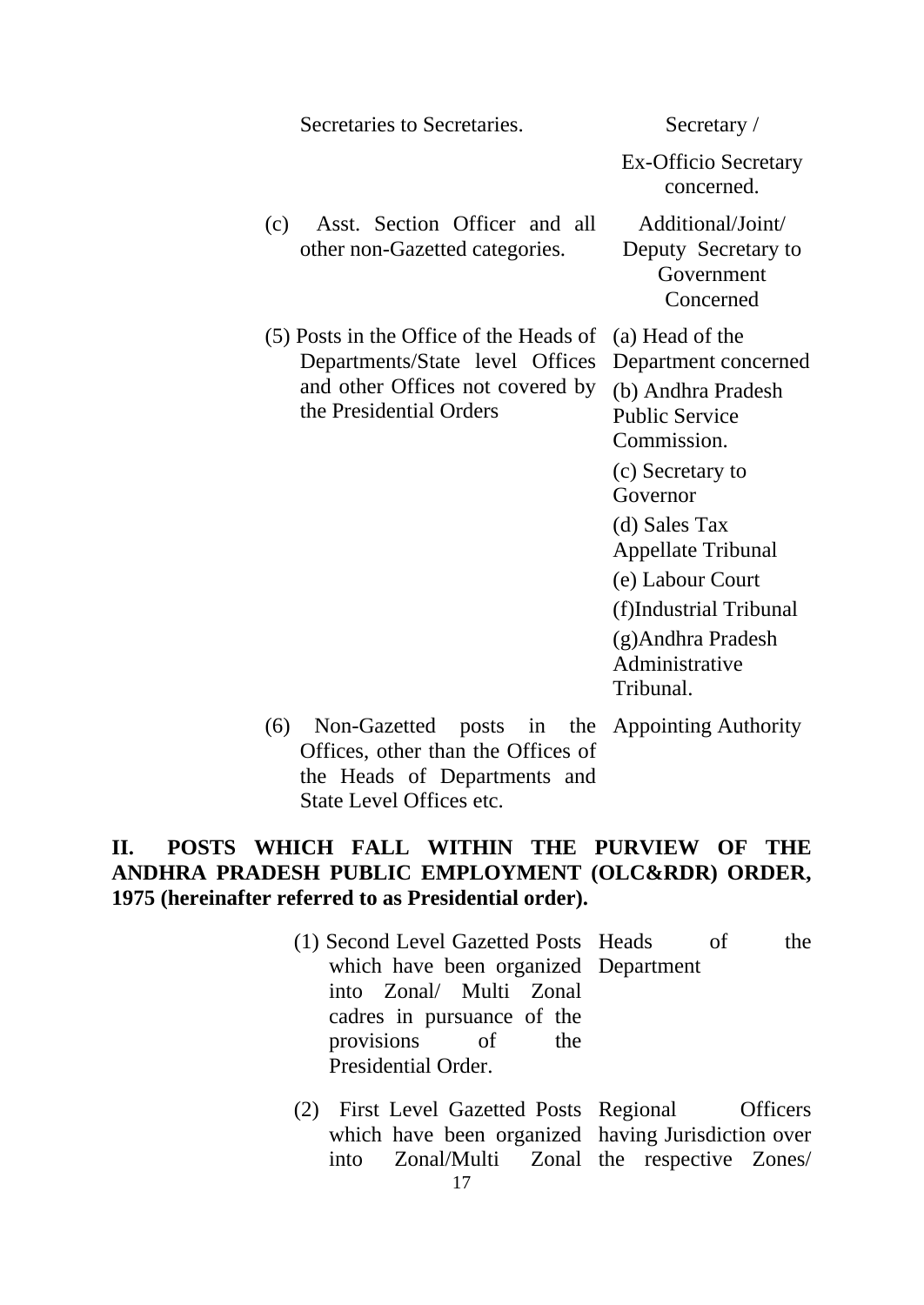Cadres in pursuance of the Multi Zones in respect provisions of Presidential Order.. of the relevant local cadres. where regional setup exists or the Officers next below the Head of the department in the Office of the Head of the Department where no regional set up exists.

officers who

- (3) Non-Gazetted categories of Regional Officer or posts which have been organized into Zonal/Multi administer the relevant Zonal cadres in pursuance Zonal/Multi Zonal of the presidential order Cadres.
- (4) ) Non-Gazetted categories of which have been organized District officers into District or less than concerned District cadres in pursuance who administer such of the presidential order Collectors and other or Officers District or less than district cadres.

(B) in respect of Government employees serving on deputation either under Central Government or any State Government the appropriate Government under which the Government employee is serving shall be deemed to be Government.

**Private** Trade 10. (1) No Government employee shall engage directly or **Business and as Investment** indirectly in any trade or business save in the course of his official duties.

**G.O.Ms.No. 1025, Explanation**: Canvassing by a Government servant in **G.A. (Ser.C) Department, Dt. 5-12-67** support of the business of Insurance agency. Commission agency and the like owned or managed by his wife or any other member of his family shall be deemed to be breach of this sub-rule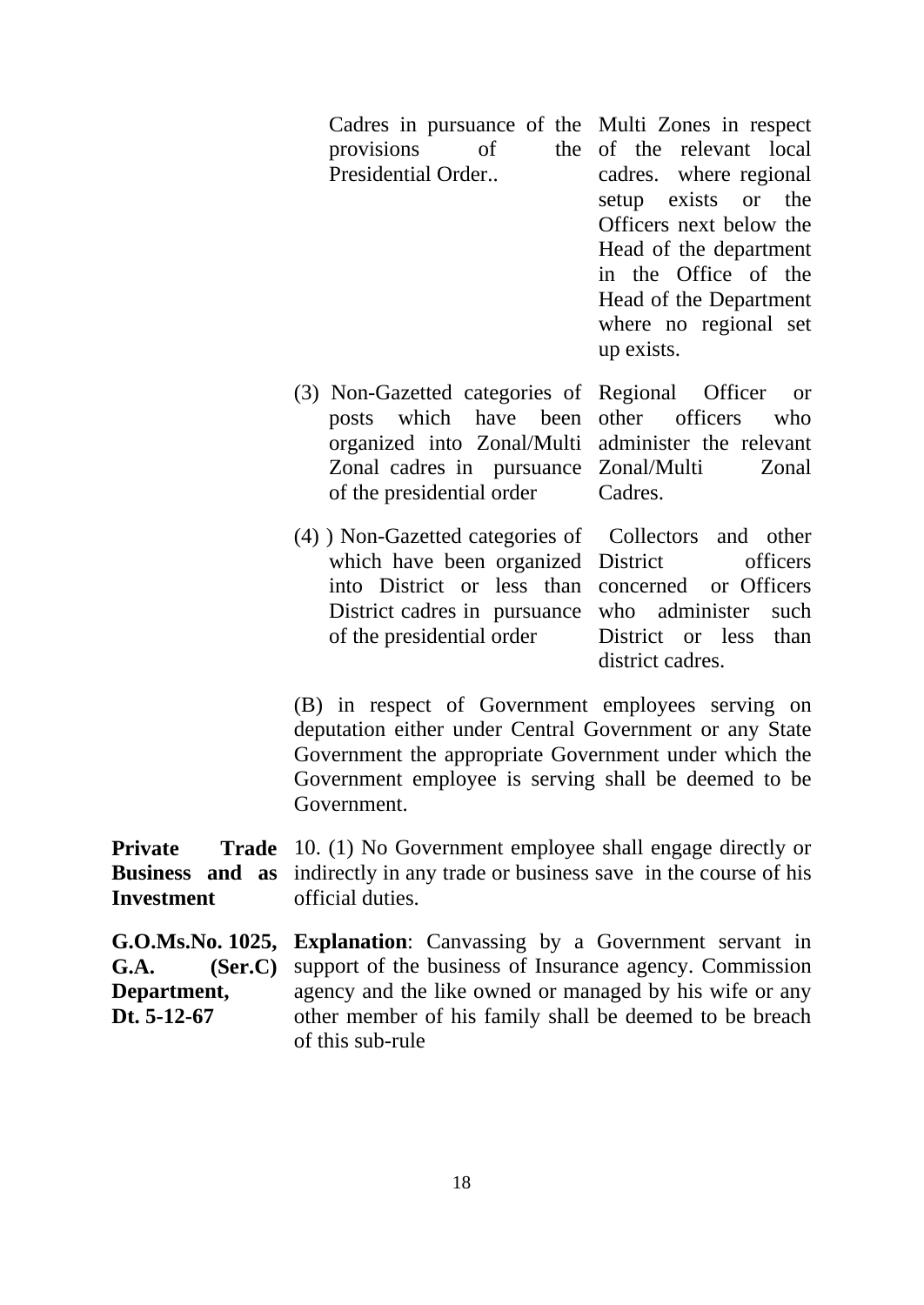(1-A) Every Government employee shall report to the Government if any member of his family is engaged in trade and business or owns or manages an insurance agency or Commission agency.

(2) No Government employee shall speculate in any investment.

(3) No Government employee shall make, or permit any member of his family to make, any investment likely to embarrass or influence him in the discharge of his Official duties.

(4) The decision of Government shall be final in respect of any question arising under this rule.

**Promotions Management** companies **Private capacity** and 11. No Government employee shall in his private capacity, of except with the previous sanction of Government, take part in in the promotion, registration or management of any bank or other company registered under the relevant law for the time being in force.

> Provided that a Government employee may, in accordance with the provisions of any general or special order of Government, take part in the promotion, registration or management of a co-operative society registered under any law relating to co-operative societies for the time being in force in the State:

> Provided further that no Government employee shall, without the previous sanction of the Government except in the discharge of his official duties, take part in promotion, registration or management of any co-operative society for Commercial purpose.

**Private Employment** 12. No Government employee shall , except with the previous sanction of Government negotiate for or undertake any employment or work other than that connected with the official duties.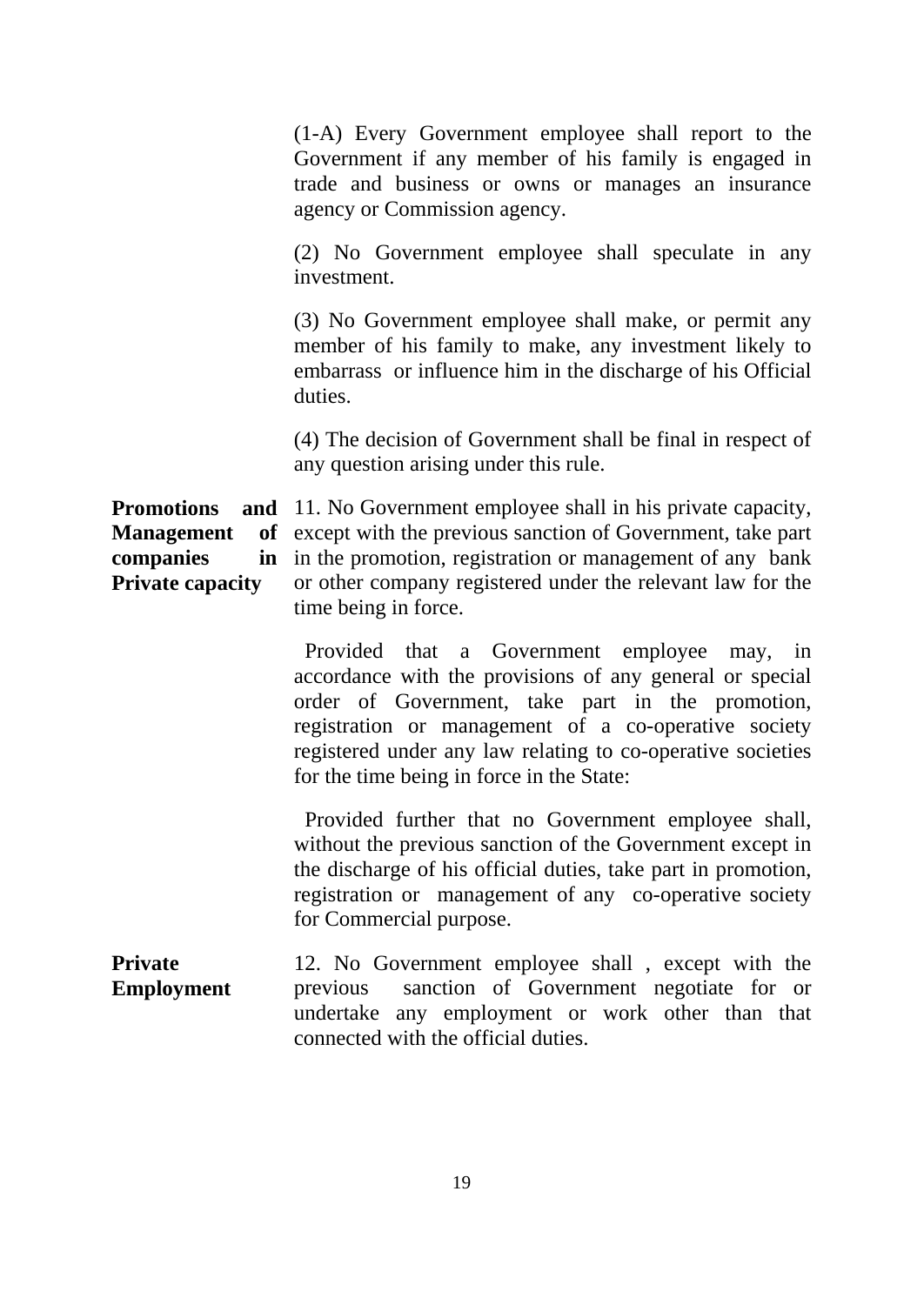**G.O.Ms.No.73, GA (Ser-C) Dept. Dt. 12-2-1968. G.O.Ms.No.542, GA (Ser-C) Dept. Dt. 24-8-68. Proviso G.O. Ms. No.911, GA (Ser-C) Dept. Dt.8-10-1971. G.O.Ms.No.1074, GA (Ser-C) Dept. Dt. 16-11-1971. G.O.Ms.No.1219, GA (Ser-C) Dept. Dt. 18-12-71.** Provided that a Government employee may, without such sanction, participate in sports activities as an amateur, undertake honorary work of a special or charitable nature, or occasional work of literary artistic or scientific character or any examinership or remuneration, offered therefore by the Union Public Service Commission, Institute of Secretariat training and management of Government of India, the Andhra Pradesh Public Service Commission, the State Board of Technical Education and training or the board of Secondary Education, Andhra Pradesh or by any of the Universities in the State of Andhra Pradesh, the Board of Intermediate Education, Andhra Pradesh, Subject to the condition that such work or examinership does not interfere with his official duties but he shall not undertake or shall discontinue such work; or examinership, if so directed by Government.

**Publications of books.** 13. No Government employee shall, without the previous permission of Government, publish any book, which is not purely of a literary artistic or scientific character. While applying for permission to publish a book he shall submit to Government a manuscript copy thereof :

**G.O.Ms.No.1591, GA (Ser-C) Dept. Dt. 25-8-1965.** Provided that an employee who publishes book with or without the previous permission of Government shall not canvass for its sale in any manner and it shall also be open to Government to insist on the sale of the Copyright in any such book

**Communication of official documents or information.** 14. No Government Employee shall, except accordance with any general or special order of Government, communicate directly or indirectly any official document or any of its contents or any official information, to any Government employee not authorized to receive the same, or to any non-official person or the Press.

**Connection with Press** 15. No Government employee shall except with the previous sanction of Government, own wholly or in part, or conduct, or participate in the editing or the management of, any newspaper or non-government publication.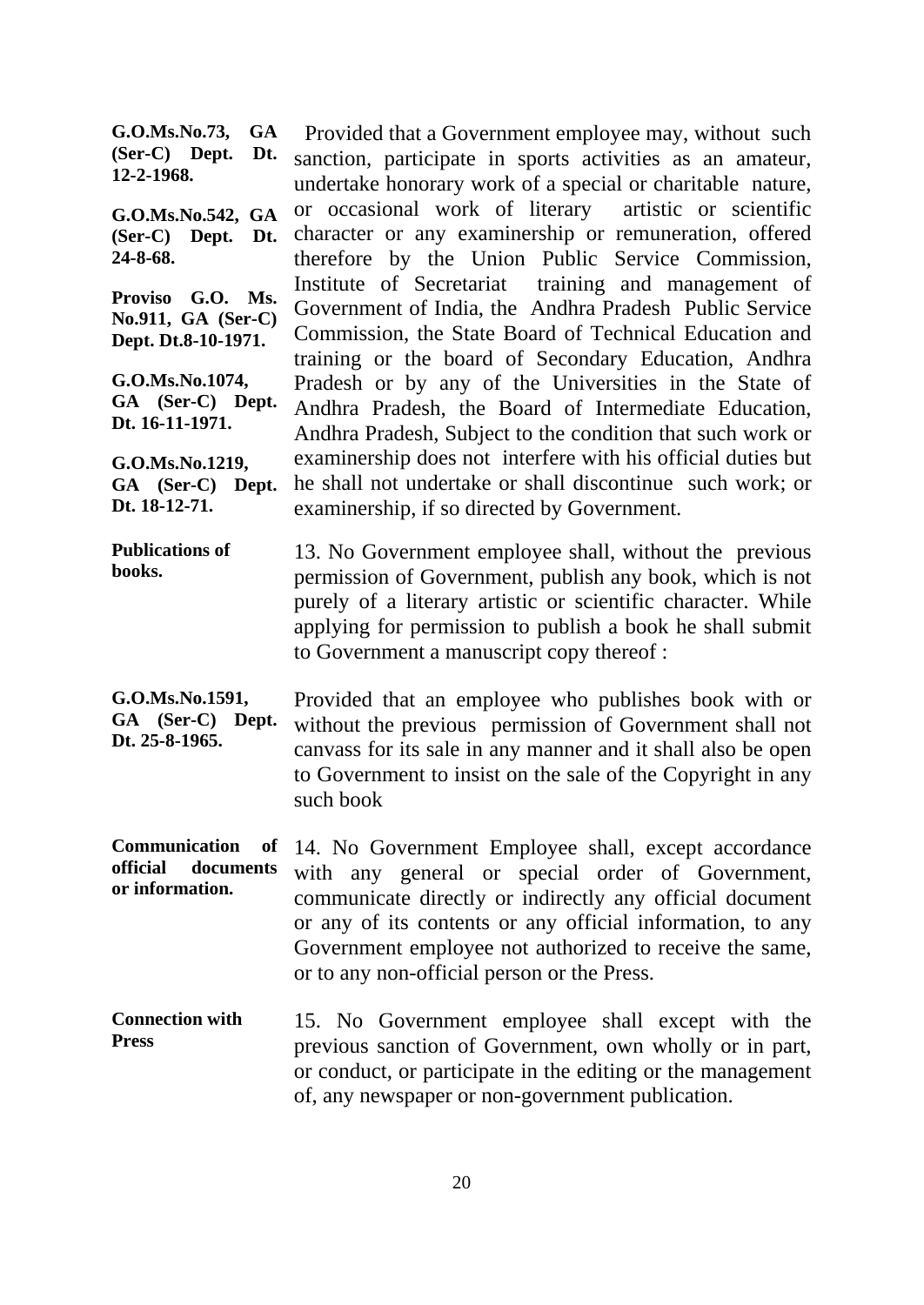**Participation in Radio Broadcast contribution to News papers and Periodicals.**

**G.O.Ms.No. 433, G.A. (Ser.C) Dept., dt: 24-8-2006**

16 (1) No Government employee shall, except with the previous sanction of Government or any authority empowered by them in this behalf or in the course of discharge of his official duties, participate in a Radio broadcast or Drama or Tele-serial or Feature Film or contribute any article or write any letter in his own name or anonymously, pseudonymously or in the name of any other person to a newspaper or periodical:

Provided that no such sanction is necessary if such broadcast or Drama or Tele-serial or Feature Film or article or letter is of a purely literary, artistic or scientific character, or if such broadcast relates to a talk arranged under the general or special order of Government; and the Government employee may accept the remuneration prescribed for such broadcasts, Dramas or Tele-serials or Feature Films or articles or letters.

### EARLIER POSITION

**Participation in Radio Broadcast contribution to news papers and periodicals.** 16. (1) No Government employee shall, except with the previous sanction of Government or any authority empowered by them in this behalf or in the course of discharge of his official duties, participate in a radio broad cast or contribute any article or write any letter in his own name or anonymously, pseudonymously or in the name of any other person to a newspaper or periodical:

**G.O.Ms.No.1880, GA (Ser-C) Dept. Dt. 19-10-1965.** Provided that no such sanction is necessary if such broadcast article or letter is of pure literary, astistic or scientific character, or if such broadcast relates to a talk arranged under the general or special order of Government; and the Government employee may accept the remuneration prescribed for such broadcasts, articles or letters.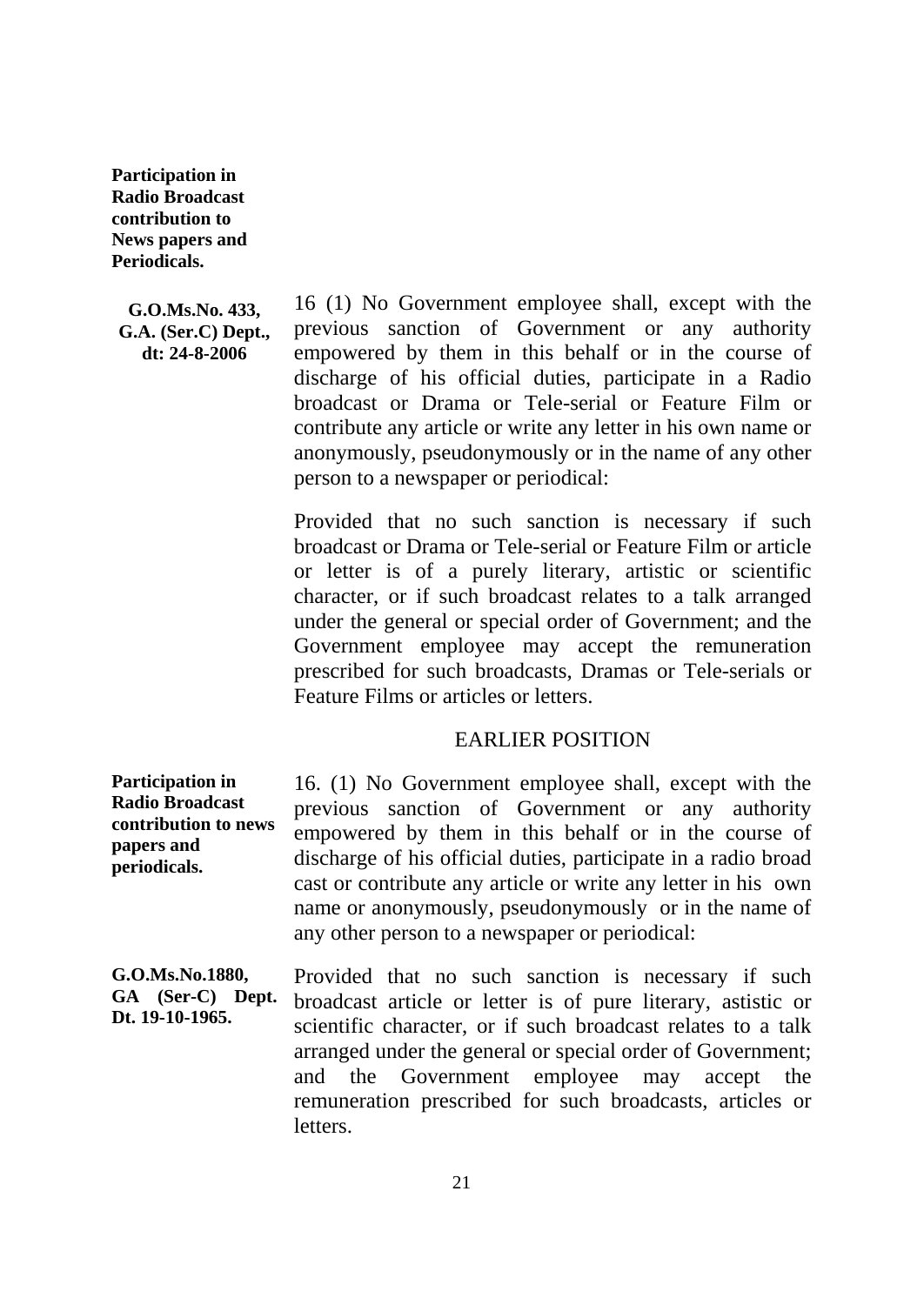(2) For the purpose of sub-rule (1), a Secretary to Government or a Head of Department may exercise the power of Government in respect of Government employees under his control, and may refer any case to Government for orders if he considers such a course desirable.

**Criticism of the policy or action of Govt. or any other State Govt. or Central Govt.**

17. (1) No Government employee shall, by any public utterance, written or otherwise, criticise any policy or action of Government or any other State Government the Central Government; nor shall he participate in any such criticism;

 Provided that nothing in this rule shall be deemed to prohibit any Government employee from participating in discussions, at any private meeting solely of Government employees or of any association of Government employees of matters which effect the interest of such employees individually or generally;

 (2) No Government employee shall, in any writing published by him, or in any communication made by him to the press, or in any public utterance delivered by him, make any statement of fact or opinion which is likely to embrass-

 (i) The relations between the Central Government or the Government of any State and the people of India or any section there of.

 (ii) the relations between the Central Government and the Government of any foreign State.

 (3) A Government employee who intends to publish any document or to make any communication to the press or to deliver any public utterance containing statements in respect of which any doubt as to the application of the restrictions imposed by sub-rule (2) may arise, shall submit to Government the draft of such document, communication or utterance and shall, thereafter, act in accordance with such orders as may be passed by Government.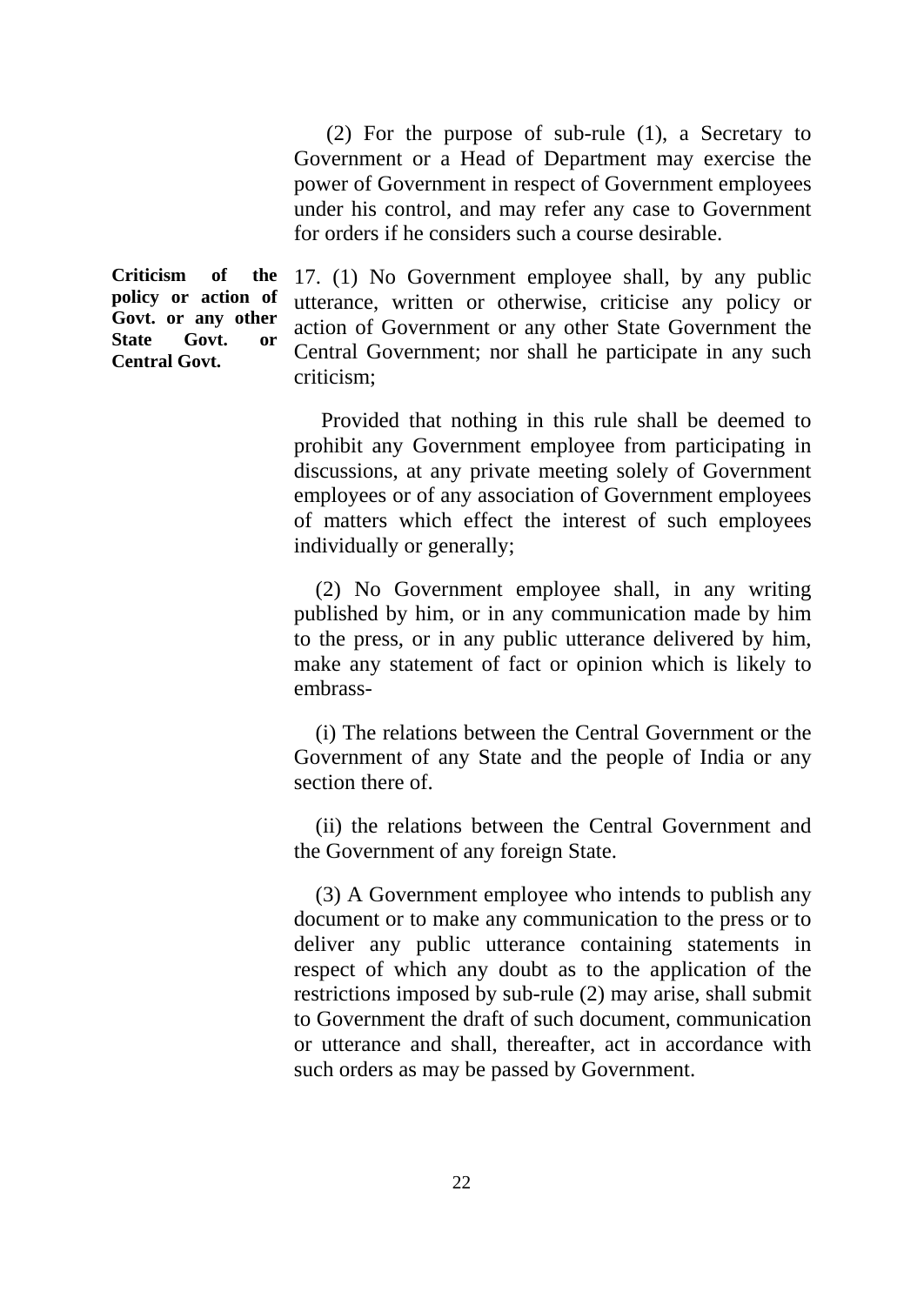**Evidence before any committee, commission or other authority**

18. (1) No Government employee shall give evidence in connection with any inquiry conducted by any committee, Commission or other authority:-

 (a) in India, except with the previous permission of Government;

 (b) outside India, except with the previous sanction of the Central Government;

 (2) There any sanction is accorded under sub-rule (1), no Government employee giving such evidence shall criticise the policy of the Central Government or of a State Government.

(3) Nothing in sub-rule (1) shall apply to--

 (a) evidence given before a statutory committee, commission or other authority which has power to compel attendance and the giving of answers;

(b) evidence given in judicial inquiries;

 (c) evidence given at any departmental inquiry ordered by Government or any authority subordinate to them.

**Amendment to G.O.Ms.No.77, G.A. (Ser.C) Dept., dt.8-02-90.**

19. (1) No Government employee shall be a member of, or be otherwise associated with, any political party or any organisation in respect of which there is slightest reason to think that the organisation has a political aspect and takes part in politics; nor shall he participate in, subscribe in aid of, or assist in any other manner, any political movement or activity.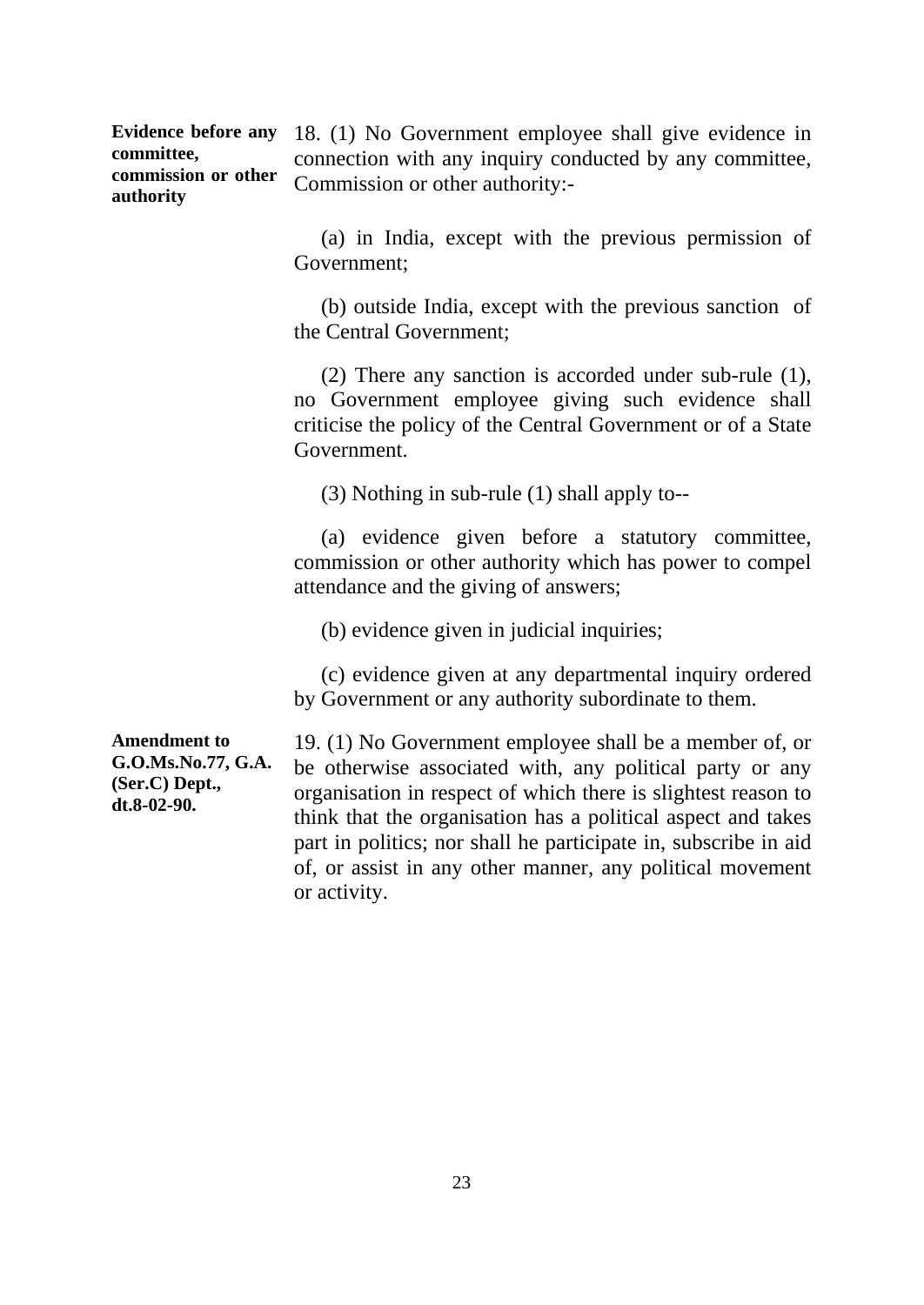(2) It shall be the duty of every Government employee to endeavour to prevent any member of his family from taking part in, subscribing in aid of, or assisting in any manner any movement or activity which is, or tends directly or indirectly to be, sub-versive of the Central Government or of a State Government, being prejudicial to national security; and where a Government employee is unable to prevent a member of his family from taking part in, or subscribing in aid of, or assisting in any other manner, any such movement or activity, he shall make a report to that effect to Government.

 (3) Nothing in sub-rule (2) shall apply in respect of any member of the family of a Government employee standing for an election to Parliament or any House of a State Legislature or local authority or body or canvassing for other candidates in any such election.

 (4) If any question arises as to whether any movement or activity falls within the scope of this rule, the decision of Government thereon shall be final.

 (5) No Government employee shall canvass or otherwise interfere or use his influence, in connection with, or take part in, an election to Parliament or any House of a State Legislature or any local authority or body:

Provided that:-

 (i) A Government employee qualified to vote at such election may cost his vote but, where he does so, he shall give no indication of the manner in which he proposes to vote or has voted;

 (ii) a Government employee shall not be deemed to have contravened the provisions of this rule by reason only that he has assisted in the conduct of an election in the due performance of a duty imposed on him by or under any law for the time being in force.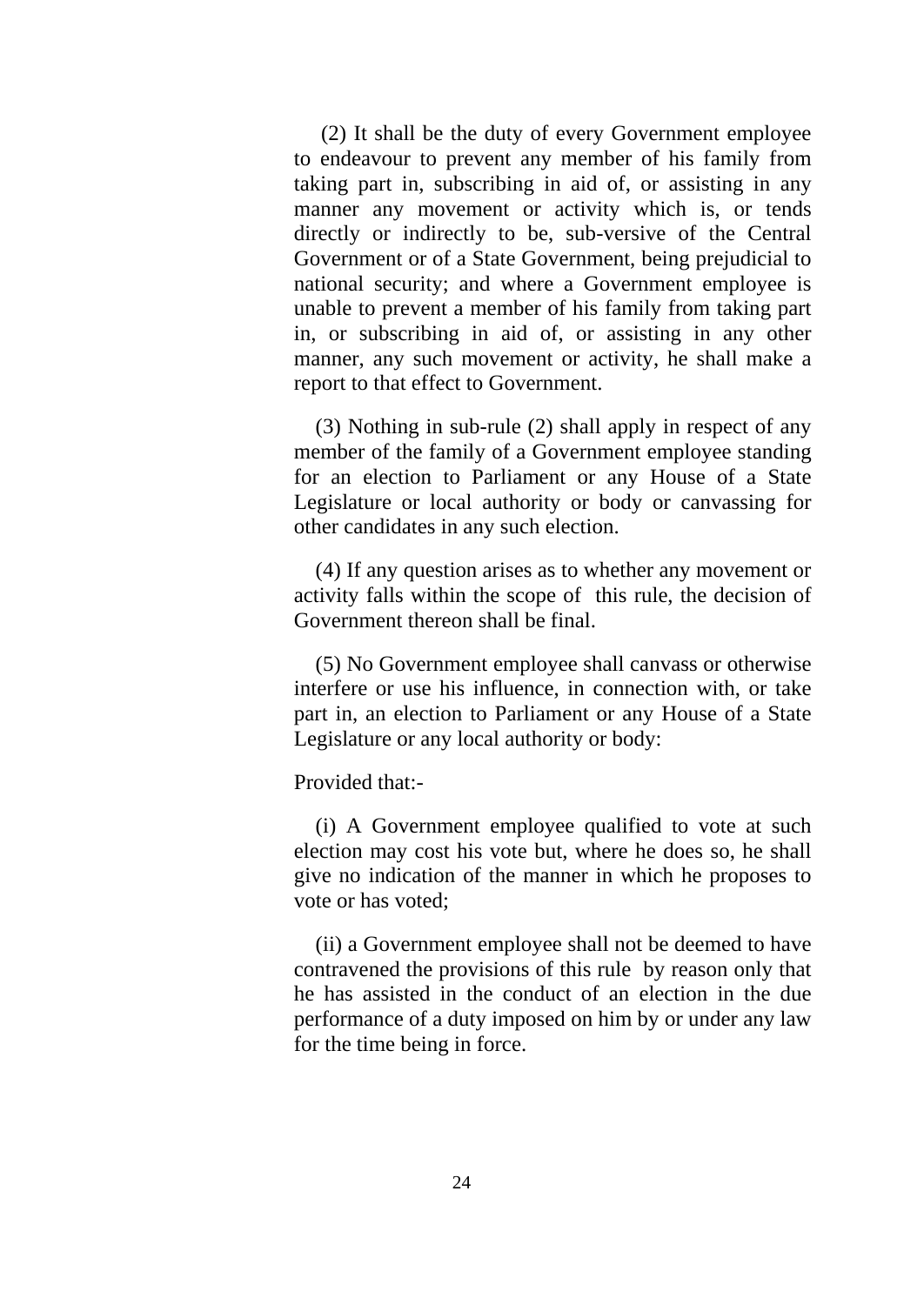(6) The display by a Government employee on his person, vehicle, residence or any of his property, of any election symbol shall amount to using his influence in connection with an election within the meaning of sub-rule  $(5)$ .

 (7) The provisions of sub-rules (5) and (6) shall not apply to a Government employee required or permitted by or under any law or order of Government to be a candidate at an election to a local authority or body.

**Vindication of acts and character of a Government employee as such.** 20 (1) No Government employee shall, except with the previous sanction of Government, have recourse to the press or any court for the vindication of his official act which has been the subject matter of adverse criticism or an attack of a defamatory character in public.

> (2) Nothing in sub-rule (1) shall be deemed to prohibit a Government employee from vindicating his private character or an act done by him in his private capacity.

> (3) No Government employee shall, except with the previous sanction of Government, accept from any person or body compensation of any kind for malicious prosecution or defamatory attack in respect of his official act unless such compensation has been awarded by a competent court of law.

**Working with or under, near relatives in Govt. Service.** 21. (1) Every member of a State Service shall inform his immediate official superior if a member of a State or Subordinate Service, who is his near relative is to work under him.

25

 (2) Every member of a State or Subordinate Service shall inform his immediate official superior if he is to work under a member of an All India Service or a State Service who is his near relative.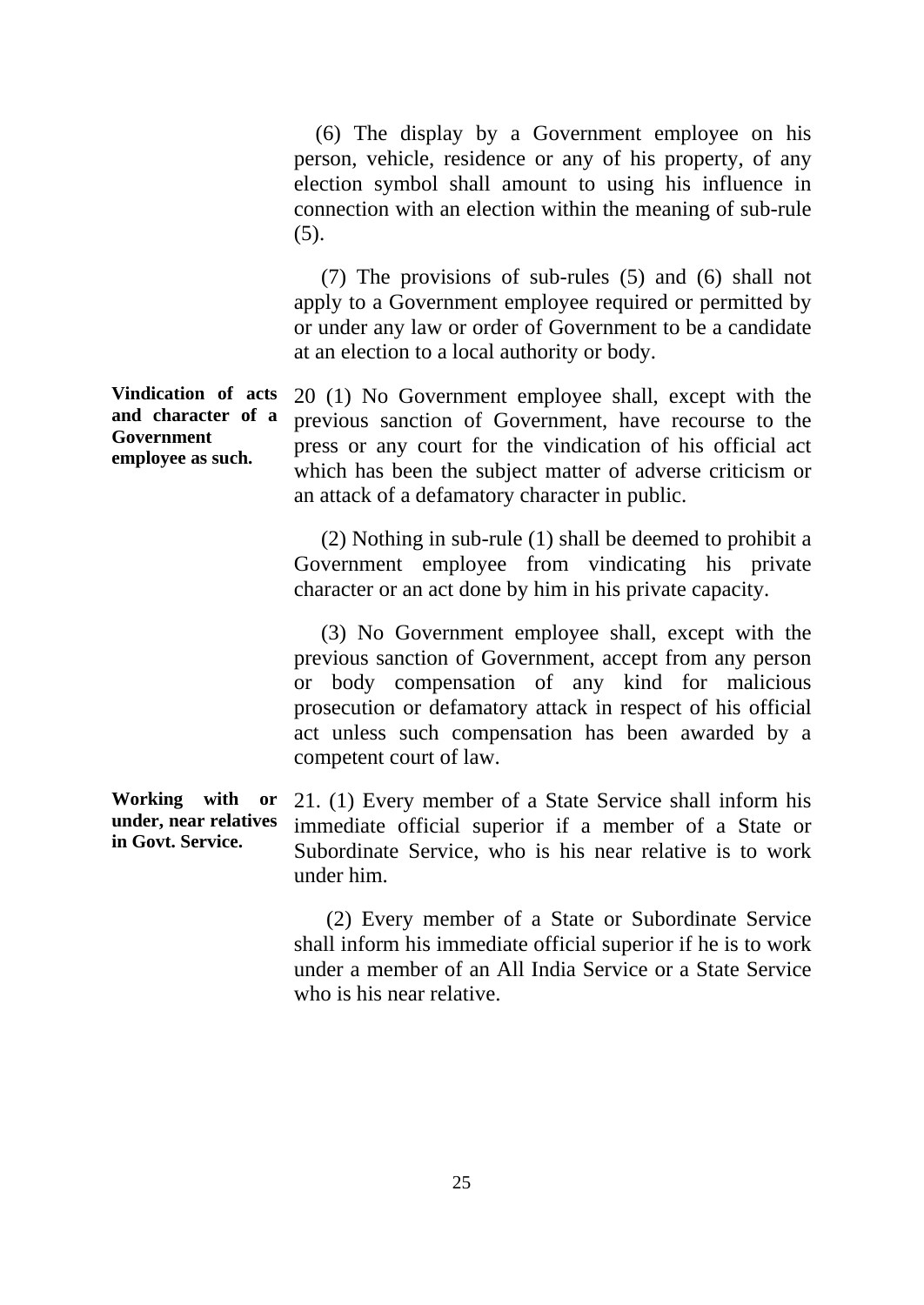**Employment of a member of the family in a private firm.**

22. Whenever a member of the family of a Government employee who is solely dependent on him wishes to accept employment under any person, or with any firm or company, having official connection with such Government employee or Government, the Government employee shall obtain the prior sanction of Government for such employment.

**Govt. employee not to deal in his official capacity with matters concerning himself, his relatives or dependents.** 

**Influencing the authorities for furtherance of interests.**

concerns himself or any of his relatives or dependents.

23. No Government employee shall deal, in his official capacity, with any matter which directly or indirectly

24. (1) No Government employee shall bring or attempt to bring any extraneous influence to bear upon any authority for the furtherance his interests.

 (2) A Government employee causing his own case to be made the subject of an interpellation in either House of Parliament or State Legislature or of discussion in the Andhra Pradesh Regional Committee shall be deemed to have contravened the provisions of sub-rule (1).

**G.O.Ms.No.1481, G.A. (Ser.C) Dept., dt.06-08-65.** (3) It will be improper for a Government employee who makes any representation to the competent authority through the proper channel, to bother the higher authorities with advance copies thereof:

> Provided that a Government employee may send a copy of any representation made to the competent authority through the proper channel, direct to the higher authorities if the representation is made after exhausting such of the statutory remedies as were open to him and after receiving intimation that his representation has been withheld.

**G.O.Ms.No.1009 G.A. (Ser.C) Dept., dt.10-06-65. Bigamous marriage**

25. (1) No Government employee who has a wife living shall contract another marriage without first obtaining the permission of the Government, notwithstanding that such subsequent marriage is permissible under the personal law for the time being applicable to him.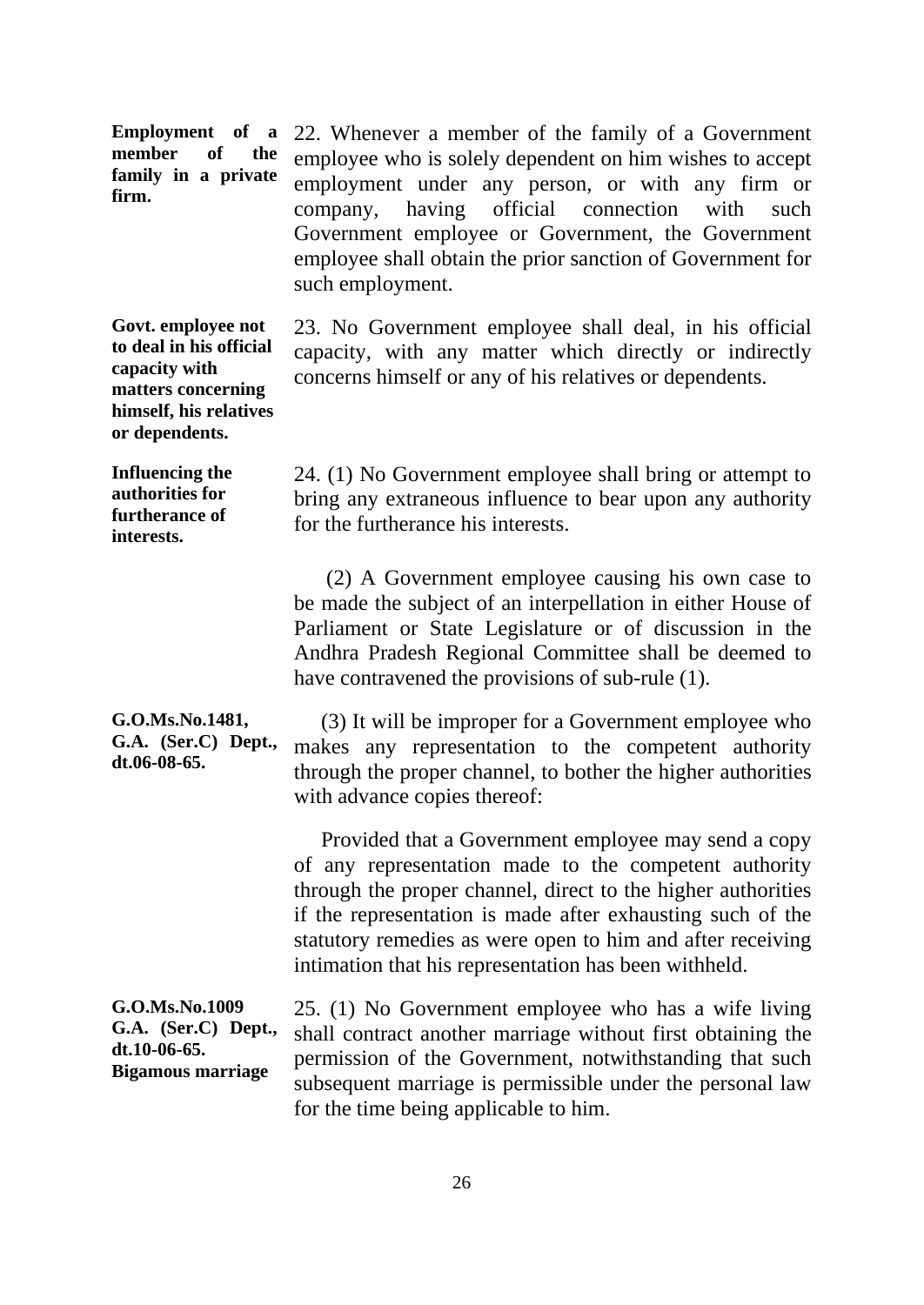**G.O.Ms.No. 168, G.A. (Ser.C) Dept., dt.06.03.1990** "Provided that where the personal law provides for second or subsequent marriage, the Government employee shall, while seeking permission to contract another marriage, produce documentary evidence in support of "Divorce or Talaq" in respect of previous marriage and the manner in which the same was secured or pronounced and intimated to the first or former wife".

G.O.Ms. No. **G.A. (Ser.C) Dept., dt.06.03.1990** (2) "No female Government servant, whether unmarried or widow or divorced, as the case may be, shall marry any person who has a wife living without first obtaining the permission of the Government, though the parties are governed by the personal law which otherwise permits contracting more than one marriage while the prior marriage is subsisting".

#### EARLIER POSITION

 (2) No female Government employee shall marry any person who has a wife living without first obtaining the permission of the Government.

**G.O.Ms.No.1009, G.A. (Ser.C) Dept. dt.10-06-65. Dowry.** 25. A No Government servant shall--

(i) give or take or abet in giving or taking of dowry; or

 (2) demand, directly or indirectly, from the parents or guardian of a bride or bridegroom as the case may be; any dowry.

 Explanation:- for the purpose of this rule "dowry" has the same meaning as in the Dowry Prohibition Act, 1961. (A Central Act 28 of 1961).

**(G.O.Ms.No.513, G.A. (Ser.C) Dept., dt.19.12.2002)** 26-Drinking: Notwithstanding anything contained in the provisions of any Law relating to intoxicating drinks or drugs for the time being in force in any area, no Government employee shall -

> (i) while on duty, be under the influence of such drinks or drugs to such an extent as to render him incapable of discharging his duty properly and efficiently; or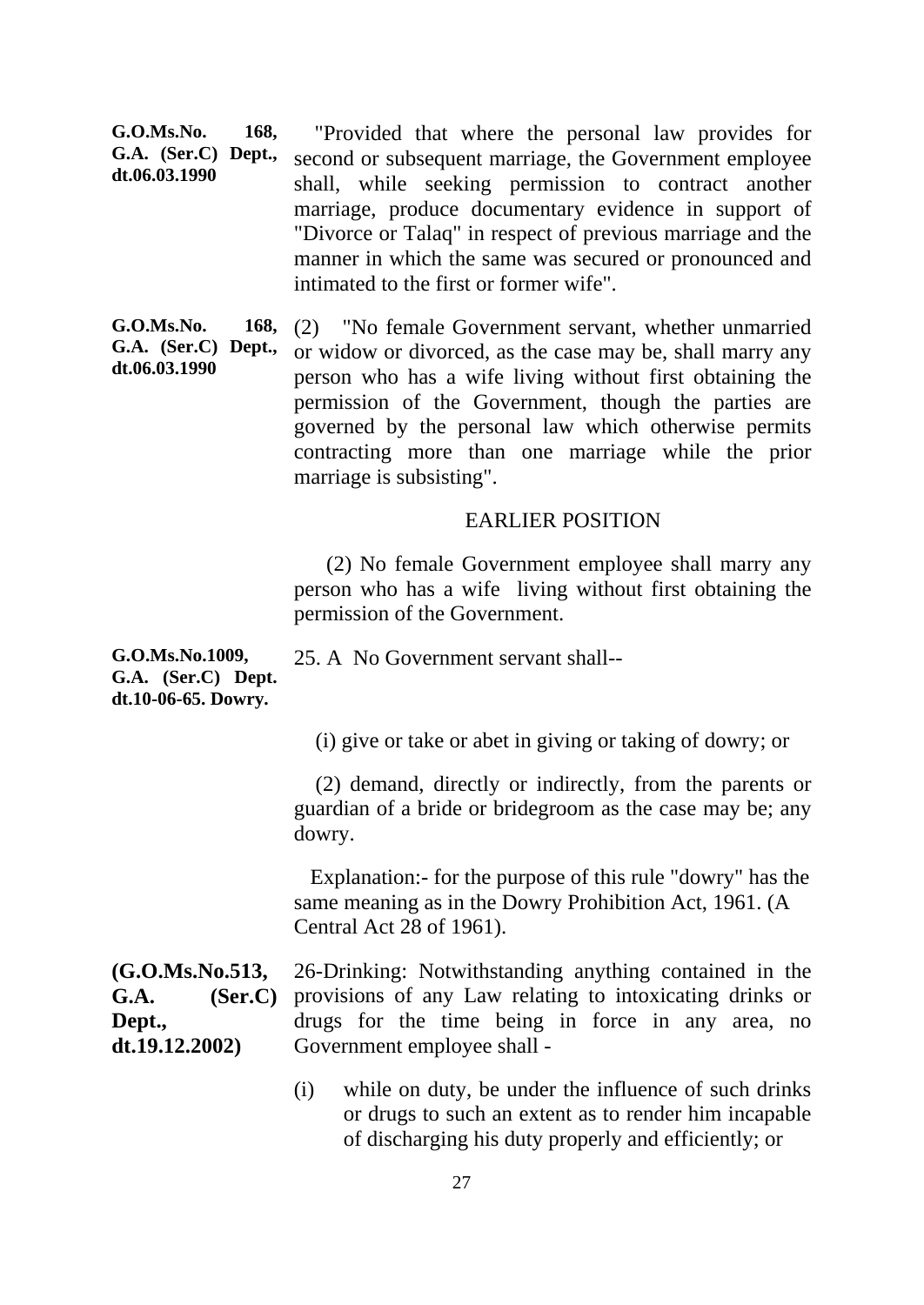- (ii) appear in a public place in a state of intoxication; or
- (iii) consume such drinks or drugs in excess."

#### **EARLIER POSITION**

**Drinking Substituted in G.O.Ms.No.393, G.A.(Ser.C) Dept., dt.06-09-96.** 26. Save as provided in any law for the time being in force relating to intoxicating liquors or narcotic drugs and psychotropic substances, no Government employee shall sell, buy, transport, possess, consume or otherwise deal with any such intoxicating liquor or drink, narcotic drug or psychotropic substance.

- **Interpretation** 27. If any question arises relating to the interpretation of these rules, the decision of Government thereon shall be final.
- **Repeal.** 28. The Government Servants Conduct Rules, 1958, are hereby repealed:

 Provided that such repeal shall not affect the previous operation of any action taken or orders or instructions issued thereunder, and subject thereto, anything done or any action taken under the rules so repealed shall be deemed to have been done or taken under these rules.

**Saving of other Laws.** 29. The provisions of these rules shall be in addition to, and not in derogation, of any other law or order of any competent authority, for the time being in force, regulating the conduct of Government employees in the State.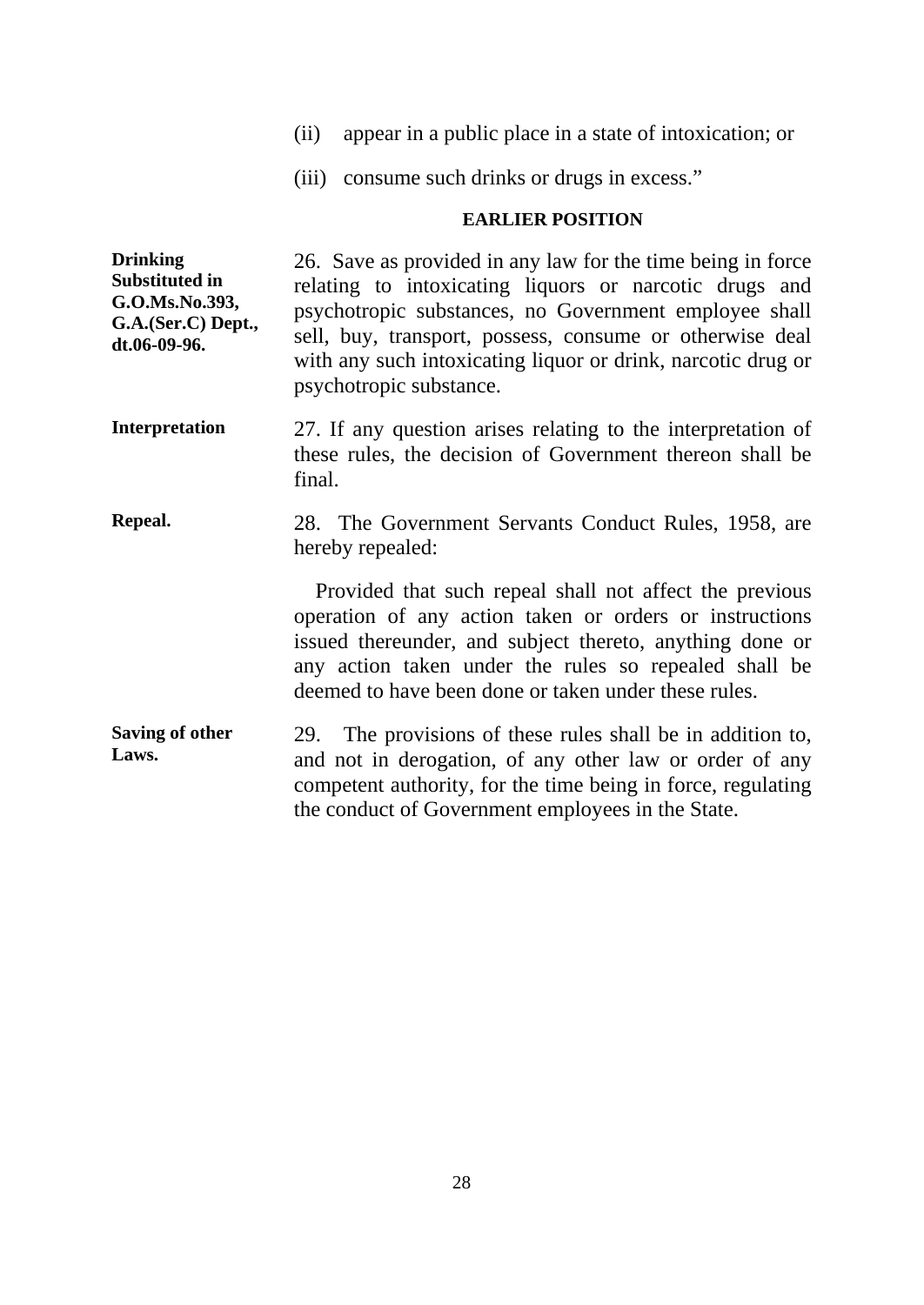## **ANNEXURE -III**

(Rule-6 A: G.O.Ms.No.354, G.A. (Ser.C) Dept., dt.8.8.1996.)

Intimation of Foreign Currency/Goods received by the Government employee Sri ......................................... under rule 6-A of the Andhra Pradesh Civil Services (Conduct) Rules, 1964.

- 1. Name of the Government Servant:
- 2. Designation & Official Address:
- 3. Department to which he belongs.
- 4. Date of receiving/accepting of Foreign Currency/Goods.
- 5. Nature of the Foreign Currency/Goods received/accepted.
- 6. Sources from which received/accepted.
- 7. Reason/purpose for which the foreign currency/goods were received/accepted.
- 8. The relationship of the sender to the recipient and name, occupation and full address of the sender:
- 9. Whether the foreign currency/goods received/ accepted were intimated to the concerned authorities and customs or to the appropriate authority:
- 10.Whether the foreign currency/goods received/accepted were declared to Income Tax Department. If so, details to be furnished.
- 11.Mode and method of receipt/acceptance of the foreign currency/goods by the Government employee or his dependents.
- 12.Whether the Government employee having any official dealings from whom the foreign currency/goods were received/accepted;
- 13.Details of any expenditure incurred by the Government Employee in receipt/acceptance of the foreign currency/goods.

**Signature of the Government Employee.**

**Station: Date:**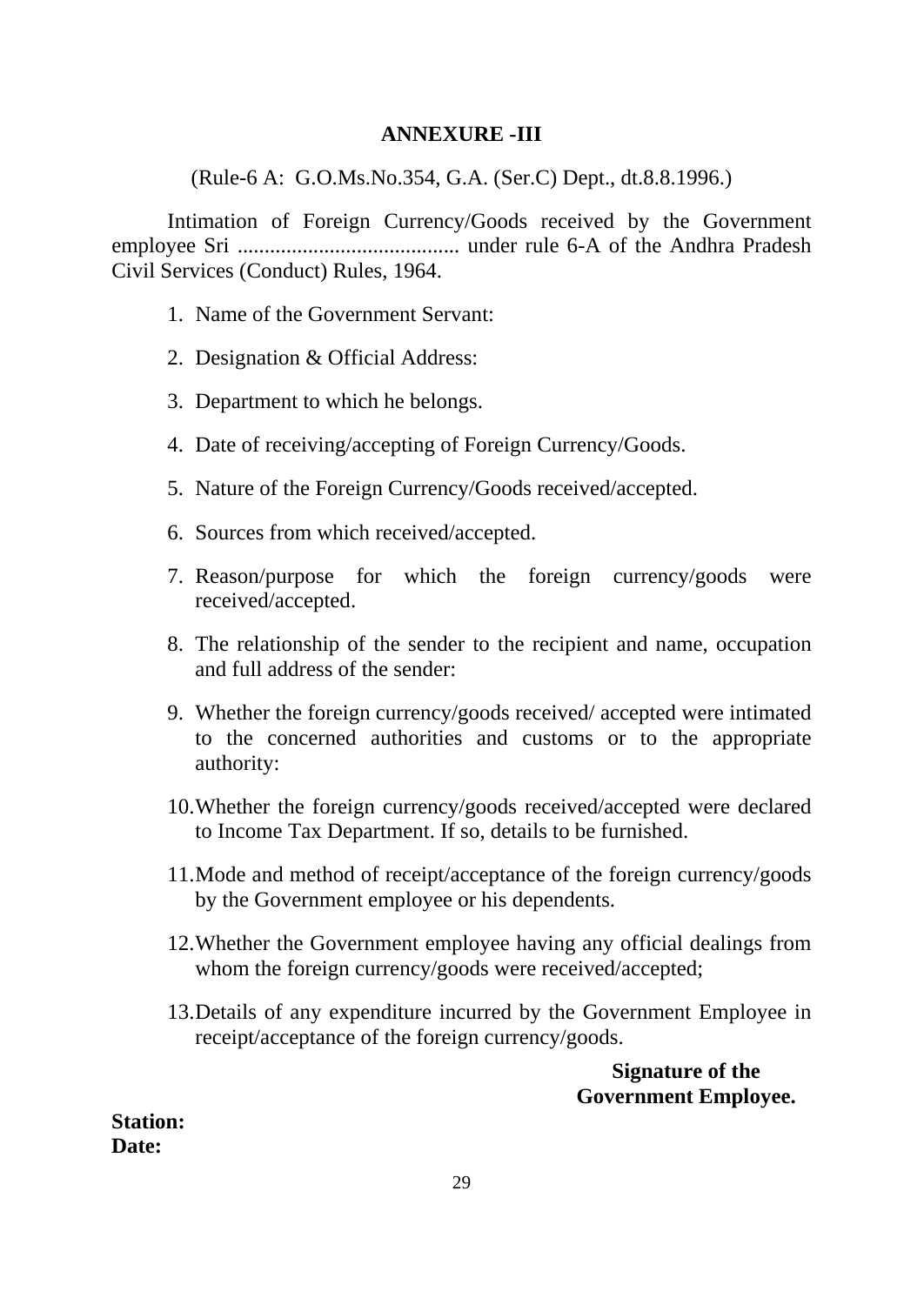#### **INSTRUCTIONS**

### **GOVERNMENT OF ANDHRA PRADESH**

#### **GENERAL ADMINISTRATIN (SER.C) DEPARTMENT**

Circular Memo No.15486/Ser.C/2007 Dated :30-7-2007

- Sub:- Public Services A.P. Civil Services (Conduct) Rules, 1964 Submission of Annual Property Returns by employees promptly – Reiteration of instructions – Reg.
- Ref:-1. Govt. Memo.No.442/SC.E/1983-1, G.A. (SC.E) Department, Dated 27.12.1983.
	- 2. Circular Memo No.76883/Ser.C/98, G.A. (Ser.C) Department, Dated 12.12.1998.
	- 3. Circular Memo No.8832/Ser.C/2003-1, G.A. (Ser.C) Dept., dated 29.1.2003.
	- 4. Memo No.94649/Ser.C/2003, G.A. (Ser.C) Dept., dt.31.7.2003.
	- 5. Circular Memo No.695, G.A. (Ser.C) Dept., dated 12.10.2006.

\* \* \*

In the reference  $5<sup>th</sup>$  cited, while reiterating the instructions regarding submission of Annual Property Returns by the Government employees as per sub-rule (7) of Rule-9 of A.P.C.S. (Conduct) Rules, 1964 it was requested in para 8 of reference as follows:-

"All the Spl. Chief Secretaries/Prl. Secretaries/Secretaries to Government and Heads of Departments etc. are requested to list out the employees who have not furnished their Annual Property Returns as on 15.1.2005 and thereafter issue show cause notices to each as to why disciplinary action shall not be taken against them and if within a reasonable time thereafter the Annual Property Returns are not received, or if the explanation to the query raised is not given or if given, but found not satisfactory, then they are requested to award "Censure" to the employee concerned".

2. Government after careful examination have decided to amend the above para as follows:-

"All the Spl. Chief Secretaries/Prl. Secretaries/Secretaries to Government and Heads of Departments etc are requested to list out the employees who have not furnished their Annual Property Returns in time, within a month after the last date for receiving such returns and proceed against such officers as per APCS (CCA) Rules, 1991 for violation of APCS (Conduct) Rules, 1964."

3. All the Departments of Secretariat, All Heads of Departments and all District Collectors are requested to bring the above rule position to the notice of all the employees working under their control for their strict compliance.

#### **J. HARINARAYANA CHIEF SECRETARY TO GOVERNMENT**

To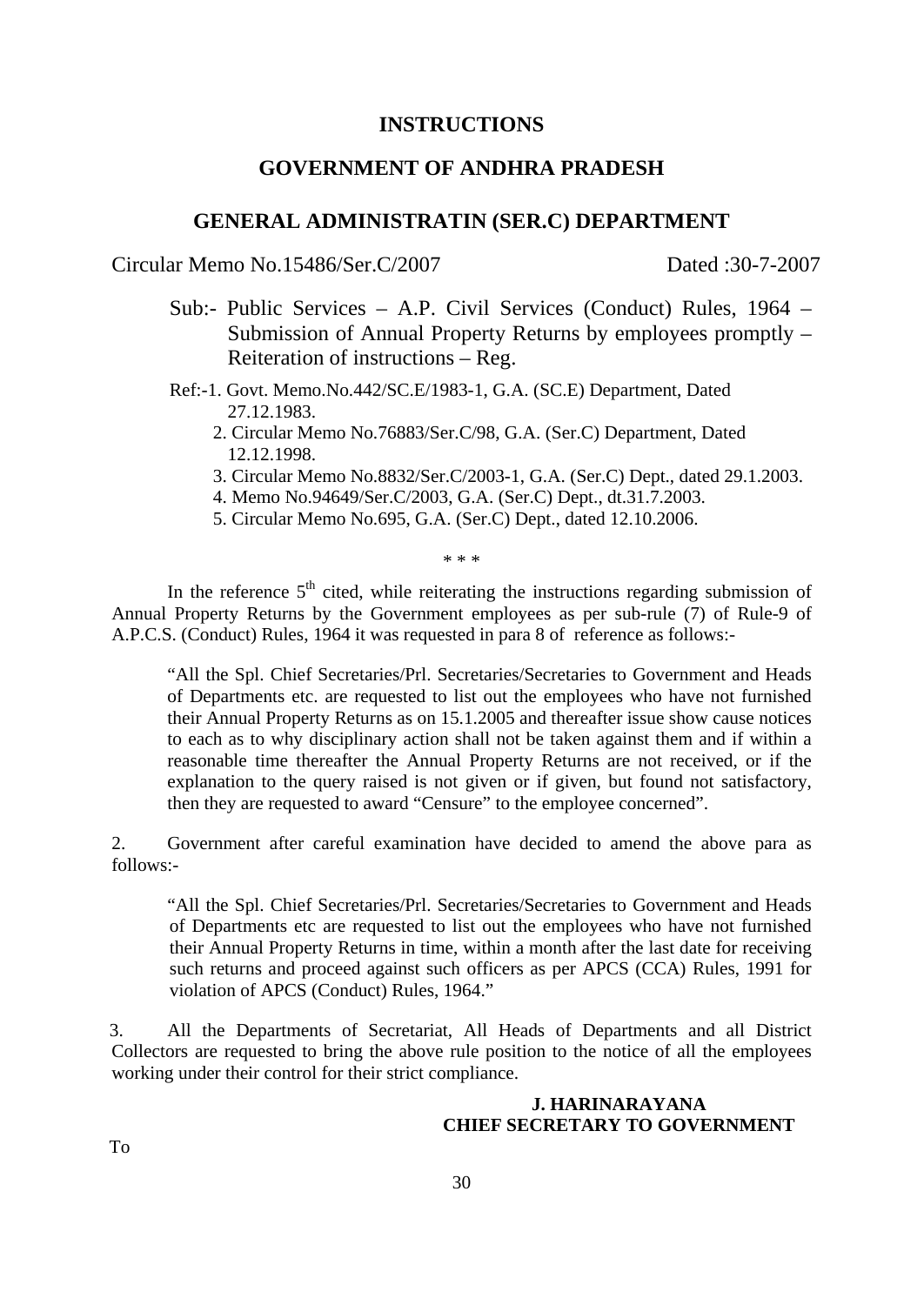All Special Chief Secretaries/Prl. Secretaries/Secretaries to Government. All Departments of Secretariat. All Heads of Departments. All District Collectors. All Services Sections of G.A.D., The Director General, Anti-Corruption Bureau, Hyd. The Law (E) Dept., The Secretary, APPSC, Hyd. The Secretary to Vigilance Commissioner, APVC, Hyd. The Registrar, Hon'ble APAT, Hyd. The Registrar, Hon'ble High Court of A.P., Hyd. SF/SC.

#### **// FORWARDED BY ORDER //**

#### **SECTION OFFICER**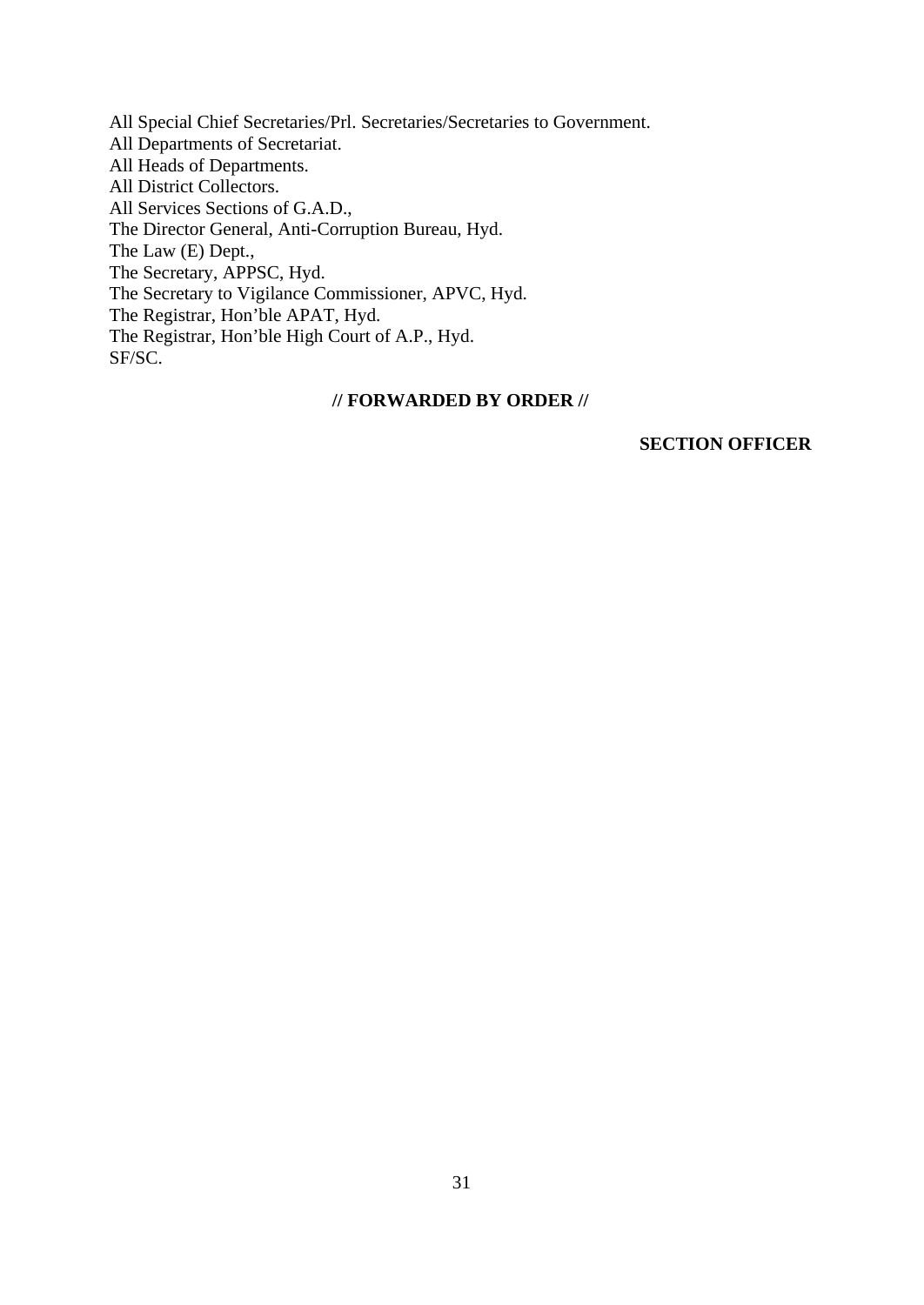## **GOVERNMENT OF ANDHRA PRADESH**

## **GENERAL ADMINISTRATIN (SER.C) DEPARTMENT**

Circular Memo No.695/Ser.C/2006 Dated:12-10-2006

- Sub:- Public Services A.P. Civil Services (Conduct) Rules, 1964 Submission of Annual Property Returns by employees promptly – Reiteration of Government instructions – Reg.
- Ref:-1. Govt. Memo.No.442/SC.E/1983-1, G.A. (SC.E) Department, Dated .27.12.1983.
	- 2.Govt. Memo.No.762/SC.D/1983-1, G.A. (SC.D) Department, Dated .21.5.1986.
	- 3. Circular Memo No.76883/Ser.C/98, G.A. (Ser.C) Department, Dated. 12.12.1998.
	- 4. Circular Memo. No.8832/Ser.C/2003-1, G.A. (Ser.C) Dept., dated 29.1.2003.
	- 5. Memo. No.94649/Ser.C/2003, G.A. (Ser.C) Dept., dt.31.7.2003.
	- 6. From the Director General, Anti-Corruption Bureau, Letter Rc.No.114/RE-Cr.2/2001-S2, Dated 22-11-2005.

#### \* \* \*

According to sub-rule (7) of rule 9 of A.P. Civil Services (Conduct) Rules, 1964, every Government employee other than a member of the A.P. Last Grade Service and a Record Assistant in the A.P. General Sub-Ordinate Service, invariably has to submit his/her statement of all immovable/movable (values exceeding Rs.20,000/-) properties owned, acquired or inherited by him/her his/her family members in the prescribed proforma in the said rule as Annexures I and II before  $15<sup>th</sup>$  January of each year.

2. According to sub-rule (8) of rule 9 of the Andhra Pradesh Civil Services (Conduct) Rules, 1964 the Government or any authority empowered by them in this behalf may at any time by general or special order, require a Government employee to submit within a specified period, a full and complete statement of all immovable properties and movable properties.

3. Keeping the observations in the Annual Report of A.P. Vigilance Commission for the year 1996-1997, instructions were issued in the reference third cited directing the Controlling Officers or Chief Vigilance Officers/Vigilance Officers of Concerned Departments to scrutinize thoroughly the Annual Property Returns submitted by their subordinates and call for the clarifications from the Government Departments in case of doubts and to ensure submission of the returns by all concerned as such scrutiny would help to check the corruption of the Government employees to some extent at the initial stage itself.

4. Further as per observations made in the High Level Committee Meeting held on 8-1-2003 in the Chambers of Chief Secretary, while reiterating the instructions issued in the references third and fourth cited, the Controlling Officers or Chief Vigilance Officers/ Vigilance Officers of concerned Departments were once again requested to ensure that every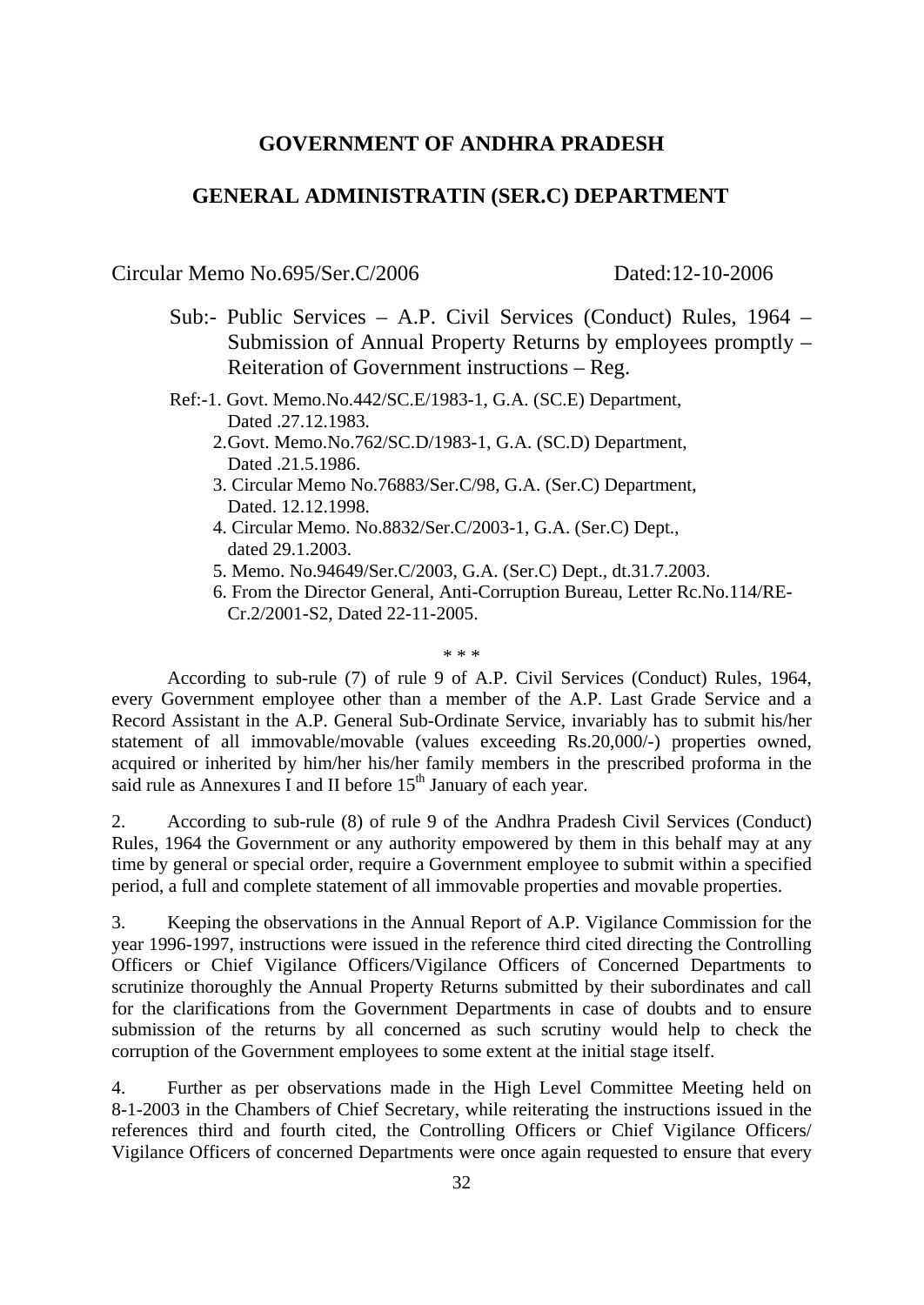Government employee other than a member of the Andhra Pradesh Last Grade Service and Record Assistant in the Andhra Pradesh General Sub-ordinate Service, invariably submit his/ her Annual Property Statement Returns every year by 15<sup>th</sup> January.

5. The Director General, Anti-Corruption Bureau, A.P., Hyderabad in the reference sixth cited, has informed that in many instances when the concerned authorities are addressed by the Anti-Corruption Bureau for furnishing information pertaining to the Annual Property Returns filed by the Accused Officers and their pay particulars, they are receiving replies stating that no Annual Property Returns are filed or they are not traceable with the Government. But the Annual Property Returns are required for the purpose of proving the case of assets disproportionate to the known sources of income of a Government Servant or otherwise. He has therefore requested to issue orders to the concerned authorities/ Departments for strict compliance of sub-rule (7) of rule 9 of the Andhra Pradesh Civil Services (Conduct) Rules, 1964 and also requested to make the concerned Controlling Officers accountable for ensuring that all Subordinate Officers file Annual Property Returns as per the Rules.

6. While reiterating the instructions issued in the references third  $\&$  fourth cited, Government further direct the Controlling Officers or Chief Vigilance Officers / Vigilance Officers of concerned Departments to ensure that every Government employee other than a member of the Andhra Pradesh Last Grade Service and Record Assistant in the Andhra Pradesh General Sub-ordinate Service, invariably submit his/ her Annual Property Statement Returns every year by 15<sup>th</sup> January as required under sub-rule (7) of rule 9 of the Andhra Pradesh Civil Services (Conduct) Rules 1964. It may be impressed on the employees that non-compliance of such instructions will attract disciplinary action.

7. The Heads of Departments concerned shall ensure that the employees under their control submit the Annual Property Statements and a certificate should be submitted to this effect by the Heads of Departments to the concerned Administrative Department at Secretariat level.

8. All the Special Chief Secretaries/ Principal Secretaries/ Secretaries to Government and Heads of Departments etc are requested to list out the employees who have not furnished their Annual Property Returns as on 15.1.2005 and thereafter issue show cause notices to each as to why disciplinary action shall not be taken against them and if within a reasonable time thereafter the Annual Property Returns are not received, or if the explanation to the query raised is not given or if given, but found not satisfactory, then they are requested to award "Censure" to the employee concerned.

9. All the Departments of Secretariat, all Heads of Departments, and all District Collectors are requested to bring the above rule position to the notice of all the employees working under their control for their strict compliance.

#### **J. HARINARAYANA CHIEF SECRETARY TO GOVERNMENT**

To

All Special Chief Secretaries/Prl. Secretaries/Secretaries to Government.

All Departments of Secretariat.

All Heads of Departments.

All District Collectors.

All Services Sections of General Admiistration Department.